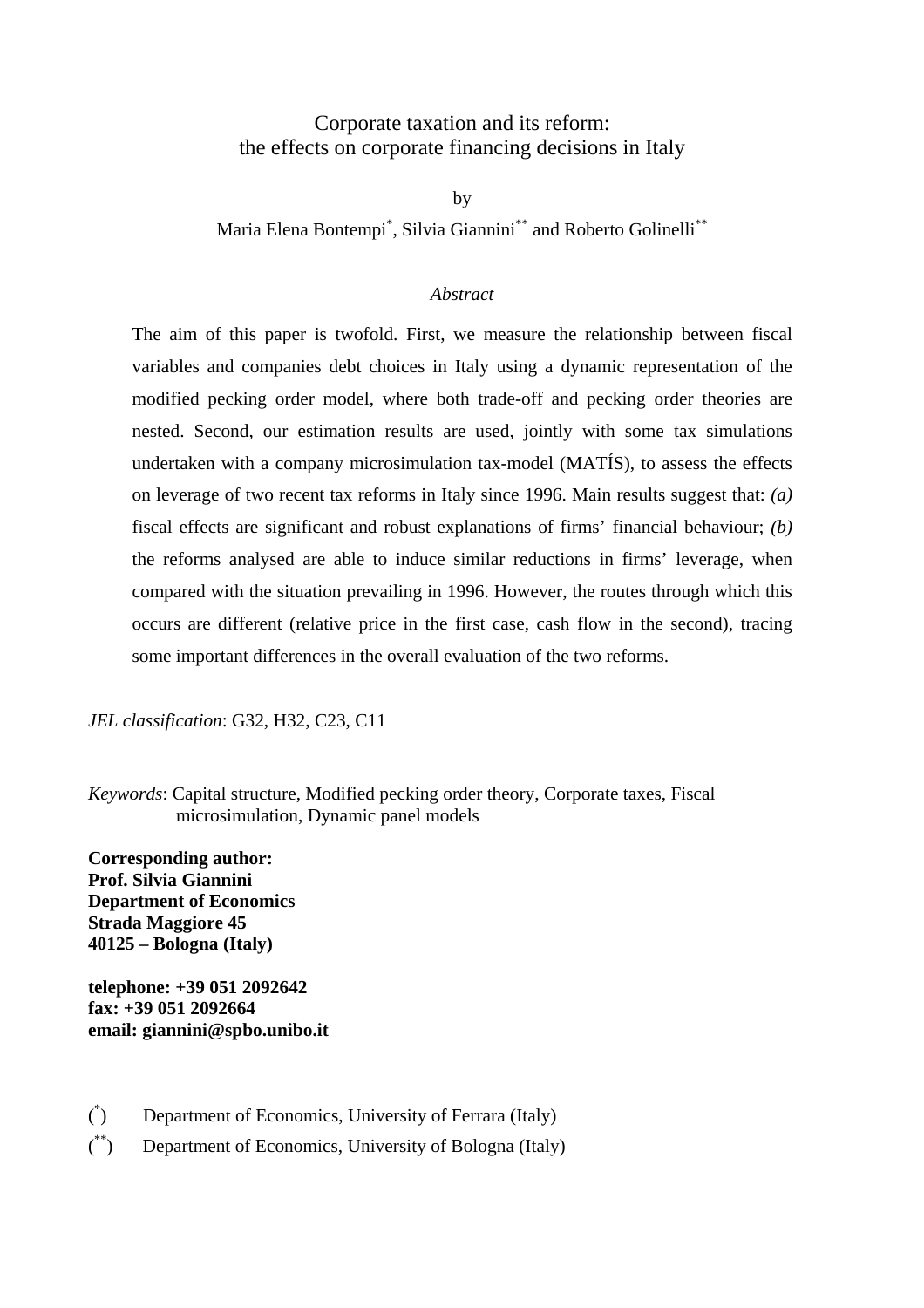### **1. Introduction**

Corporate capital structure is one of the most studied areas of business decisions, and yet it remains one of the least understood and more difficult to quantify. In this field of research, a large body of work has modelled the interaction between taxation and corporate financing decisions, yet little empirical support has been found so far. The Anglo-Saxon research has found little clear evidence of the effects of tax benefits on debt financing (see Graham 2003, for a review).

There are several problems involved in analysing the role of taxation on debt financing. First of all, it is difficult to translate the technical details of the tax code into a proper measure of the relative tax benefits of debt versus equity finance. Various empirical approaches have been adopted in an attempt to account for the interaction between tax rates, interest deductions, non-debt tax shields and loss carry-back and carry–forward provisions. However, none of them has proven completely satisfactory, due in part to the lack of confidential firm-level tax return data.

Secondly, fiscal variables are endogenous: for example, the greater a firm's borrowing, the lower the effective tax benefit from interest deductions, since the tax advantage of debt falls as companies become tax-exhausted, and this could in fact be the case with growing interest payments.

Thirdly, fiscal and non fiscal variables are intra- and inter-correlated. Correlation between fiscal factors worsens the endogeneity problem: current operating losses, non-debt tax deductions (losses carried forward and depreciation allowances) and interest deductions from already existing debt, may together with interest deductions on new debt, contribute towards increasing the taxexhaustion of firms. Moreover, borrowing also depends on other factors linked to tax status. If these factors were omitted from the model, this would lead to bias in the fiscal parameter estimates.

The current paper has two principal objectives. The first objective is to provide a systematic quantitative analysis of the relationship between fiscal variables and borrowing in Italy, and thus to try and tackle the problems outlined above. There is still relatively little empirical evidence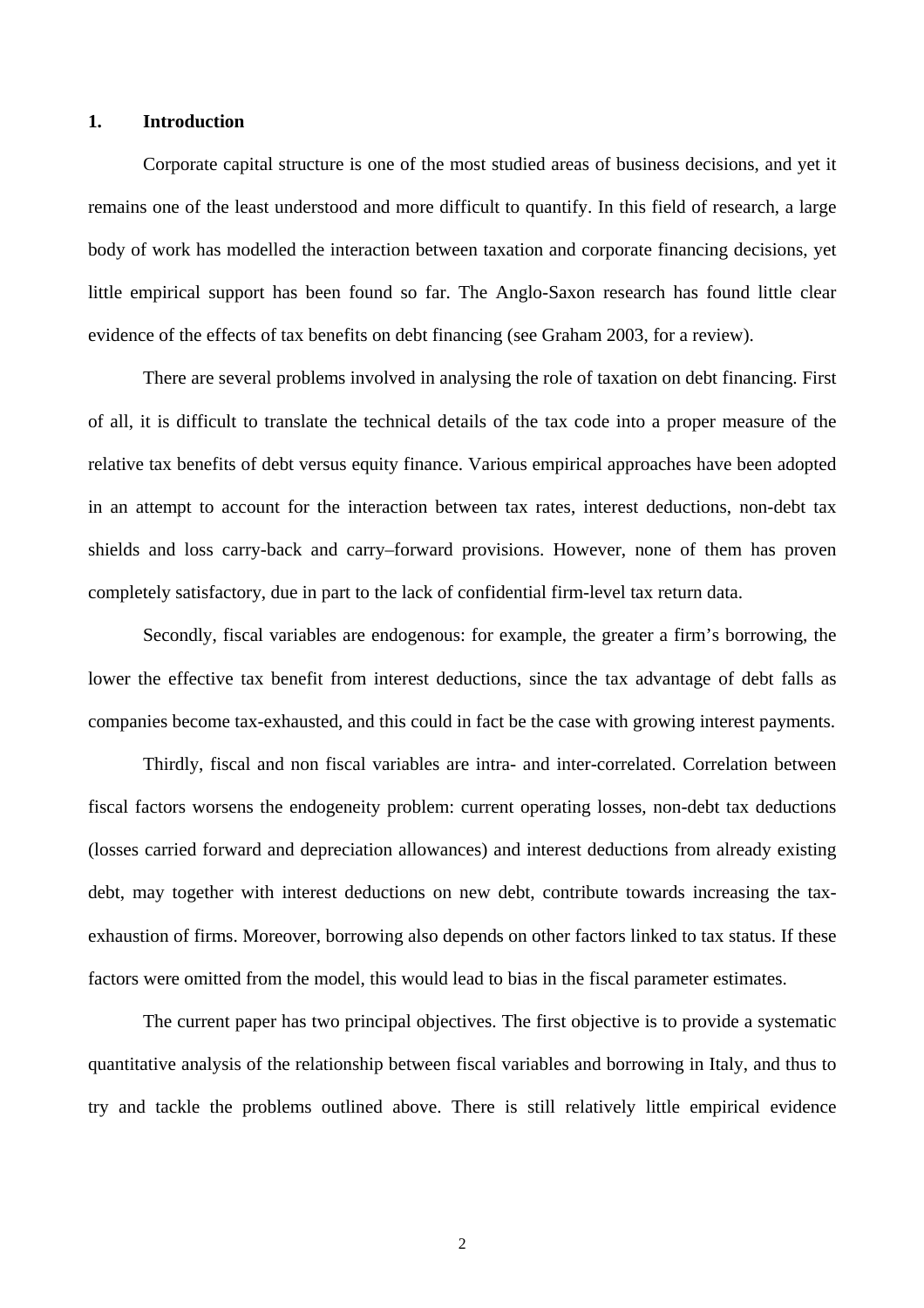regarding this issue in Italy (see *e.g.* Bonato-Faini-Ratti, 1993, Staderini, 2001, and Alworth-Arachi, 2001).

The second objective is to use our framework in order to shed some light on the effects of tax policy changes on corporate financial policy. This is of particular relevance in the Italian case, where a tax reform was introduced at the end of the 1990s with the main aim of reducing the tax advantage of debt and of stimulating company capitalisation. Unfortunately, the said reform was reversed shortly afterwards (in 2001), thus eliminating the chance of undertaking a "natural experiment". Nevertheless, the analysis presented in the present paper should provide some useful insights into the effects on debt of these alternative reforms.

The paper is set out as follows. Section 2 describes the model used to represent debtfinancing choices. This is a dynamic representation of the modified pecking order theory (MPO) where both trade-off and pecking order theories are nested. The specification of the major potential determinants of debt financing avoids bias in the relationships between borrowing and the tax variables due to omitted variables eventually correlated with fiscal factors.

Section 3 explains how we measured the tax variables introduced into the model. To this end, a fundamentally important role was played by a microsimulation model (MATIS) capable of taking into account the complex interaction of the various aspects of tax law.

Section 4 presents an econometric estimate of the debt-ratio determinants, based on an unbalanced panel of about 24,000 manufacturing companies for the 1982-1999 period. The endogeneity problem of fiscal and other explanatory variables is tackled by using the instrumental variable estimation technique. Moreover, we carry out an analysis of the robustness of alternative MPO model specifications.

Section 5 presents several simulations designed to disentangle the effects on borrowing decisions of the two recent tax reforms mentioned above: the one introduced in 1997-98, and the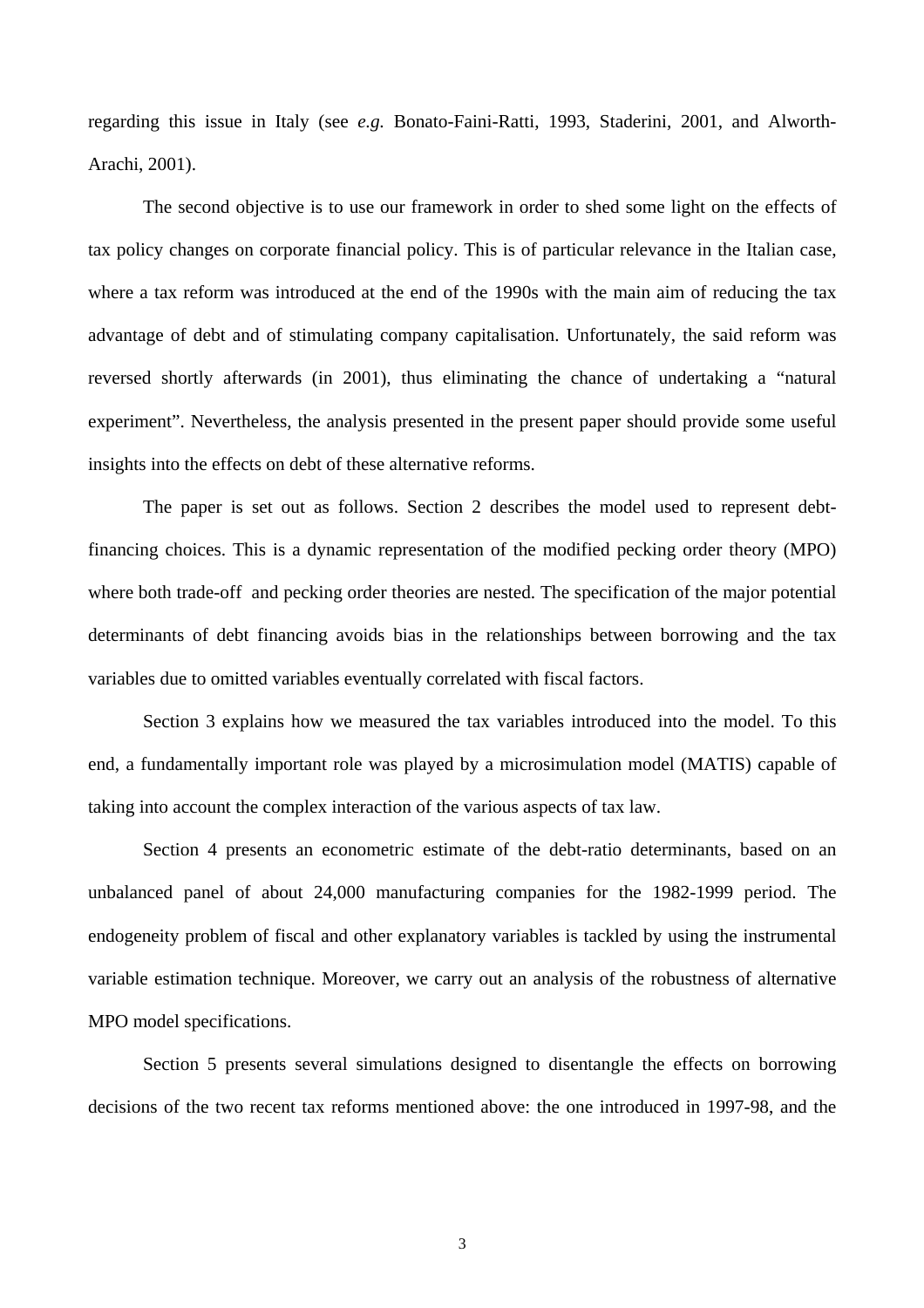reform proposed in 2001 by the newly-elected government. Section 6 concludes by summarising our main findings and suggests possible developments for future research.

### **2. The MPO model**

Studies of the determinants of corporate financial structure focus on two opposing explanations: the trade-off (TO) and the pecking order (PO) theories. Following up from a suggestion made by Myers (1984) and its empirical representation in a previous paper by one of the present authors (Bontempi, 2002), we have adopted the modified pecking order (MPO) model, where both TO and PO leverage determinants are nested.

The TO focuses on the benefits and costs of issuing debt (for a survey, see Harris-Raviv, 1991). The benefits include: the tax deductibility of interest paid (fiscal factors); the use of debt to indicate high-quality company performance (signalling factors); the use of debt to reduce the amount of a company's resources that managers are free to waste on unprofitable projects (agency factors). The costs include: the likelihood and cost of inefficient liquidation, and the agency costs due to debtors' propensity towards taking actions that may be detrimental to lenders (failure factors); the possibility of losing the tax benefit of other (non-debt) tax shields (fiscal factors).

The TO debt-ratio determinants are sub-divided into four different groups of regressors (fiscal, failure, agency and signalling effects), included in the  $trade_{it}$  vector, so that for company  $i$  at time *t*, we have:

$$
d_{it}^* = (b'/-a) \, trade_{it} \tag{1}
$$

where vector *b* and scalar *a* are parameters. In the long run, these variables characterise the target leverage  $d_{it}^{*}$  that firms have to achieve in order to maximise shareholders' wealth. In the short term, debt-ratio (d<sub>it</sub>) dynamics ought to follow an equilibrium-correction mechanism towards the target debt-ratio, so that:

$$
\Delta d_{it} = a \left( d_{it-1} - d_{it-1} \right)^{*} \tag{2}
$$

where <sup>∆</sup> is the first-difference operator.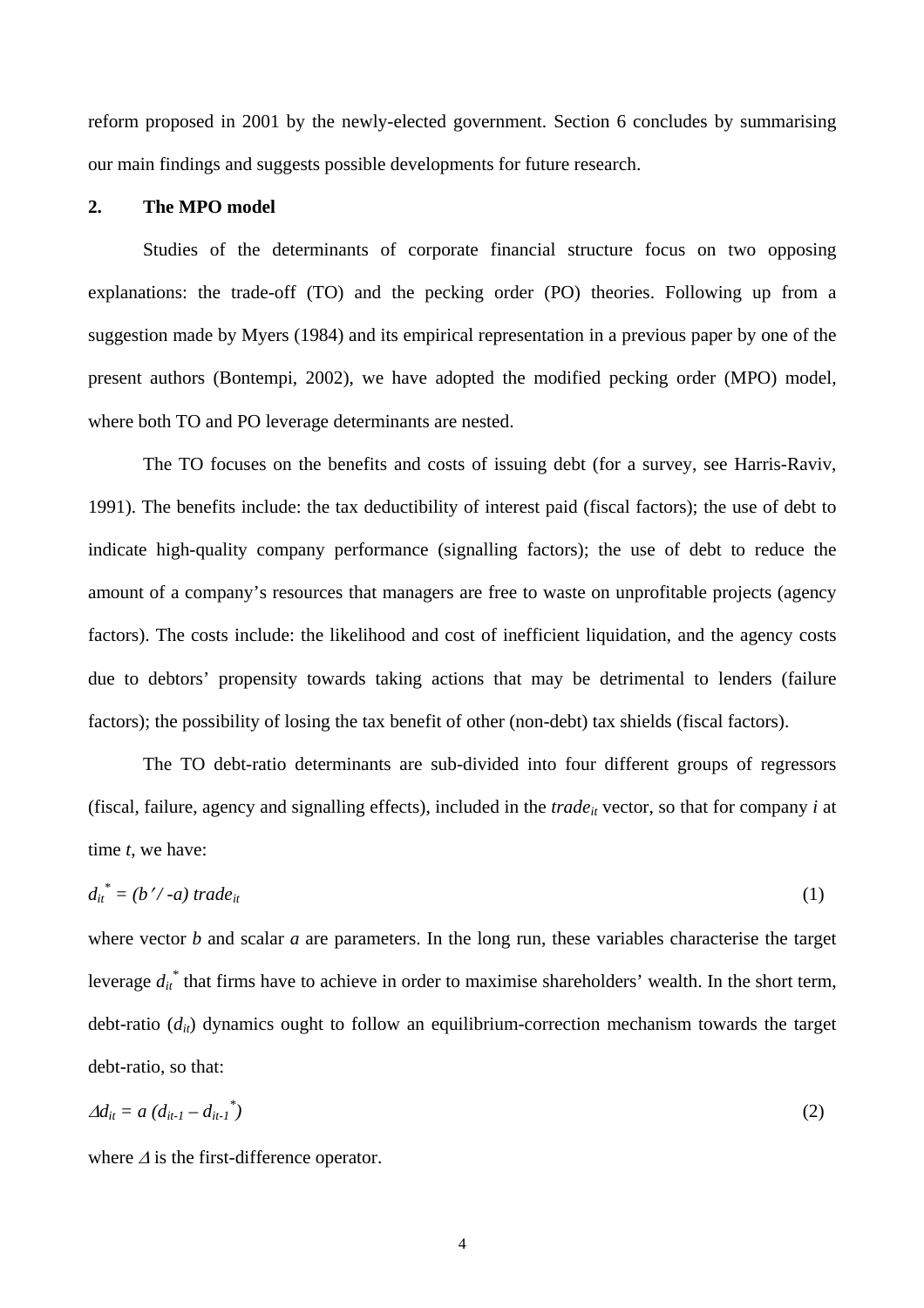The PO theory, originally developed by Myers-Majluf (1984), considers the role of information asymmetries (with regard to presently-held assets and investment opportunities) between firms and capital markets. PO predicts that companies will adopt a hierarchy of financing options: internal funds will be given preference over external ones. If external financing is needed to fund investment, firms first seek low-risk debt funding that cannot be sold for more than it is worth. New shares are issued only as the last resort, when debt financing would be extremely costly. The PO determinants can be grouped into three variables: cash-flow, investment needs and financial slack (cash, liquid assets and marketable securities), that are included in the *fcfit* vector:

$$
\Delta d_{it} = c' f c f_{it} \tag{3}
$$

where *c* is a vector of parameters.

The components of the *fcf* vector in equation (3) are proxies for so-called "*free cash flow*", that is to say, internal funds in excess of investment opportunities.

As already mentioned, the MPO empirical specification is a general model that nests "pure" PO and TO theories:

$$
\Delta d_{it} = c' f c f_{it} + a d_{it-1} + b' trade_{it-1} + u_{it} \tag{4}
$$

where  $u_{it} = \mu_i + \lambda_t + \varepsilon_{it}$  represents individual, time and random unobservable components. According to this specification, firms may modify their leverage position not only in order to readjust to their long–term target, but also because they need short-term external funding.

In equation (4), the vectors  $fcf_{it}$  and  $trade_{it-1}$  contain both fiscal and non-fiscal variables. In order to focus on the effects of the former, the next Section is specifically devoted to a detailed explanation of how they can be measured.

## **3. The measurement of tax variables**

Our explanatory fiscal variables are: in the *trade* vector, the relative cost of debt and equity capital and non-debt tax shields; and in the *fcf* vector, the after-tax cash flow.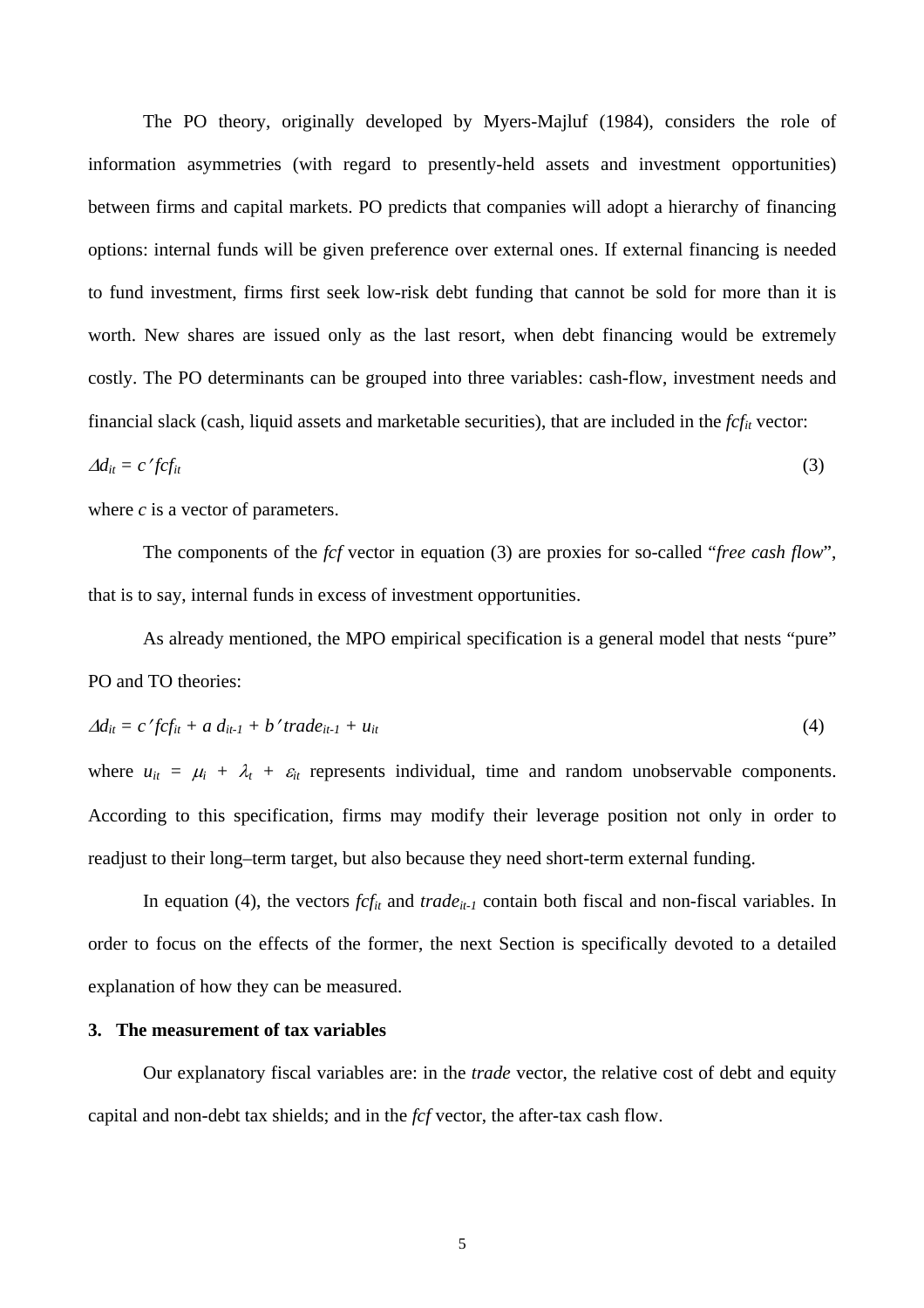Measurement of the cash flow variable is fairly straightforward and uncontroversial: cash flow is generally defined as the sum of operative earnings before depreciation, non-operative and extraordinary items, and other non-cash expenses, net of total interest expenses, taxes and dividends paid. Thus, cash flow is influenced by taxation through the fiscal liabilities in each accounting period.

Measurement of the TO fiscal factors (the relative cost of capital and non-debt tax shields) proves more difficult. Theoretically, their effect on leverage is relatively clear: the deductibility of interest charges from taxable income lowers the cost of debt financing compared to the cost of equity financing, which is not usually granted a similar deduction. The tax advantage of debt, however, declines as companies become tax-exhausted. This might occur as a consequence of current operating losses, non-debt tax deductions (like the carry-back and carry-forward of losses or depreciation allowances), and interest deductions from already-existing debt.

The most adequate measure of the tax advantage of debt should be a forward-looking indicator that takes account of the present status and future profitability of the company, the presence of other tax deductions or credits that might reduce the advantage of interest deduction, and the details of tax legislation on the carry-back and forward of losses. Ideally, one should take into account all interactions at the company level by using a unique measure, rather than separate variables (Graham, 2003). However, an effective tax rate of this type is not available, since it is based on unknown managers' expectations of the future tax status of the company (Shevlin, 1990). As a result, empirical studies adopt alternative approaches, all of which have their pros and cons.

In their debt regressions, a number of authors (*e.g.* Titman-Wessels, 1988) try to encapsulate fiscal effects by including non-debt tax shields only. One problem with this fiscal indicator is the often-estimated wrong sign. Instead of a tax substitution effect (tax shields against interest deductions), non-debt tax shields, in the form of depreciation allowances for example, encapsulate the presence of highly profitable investments and greater guarantees (securability effect). The

6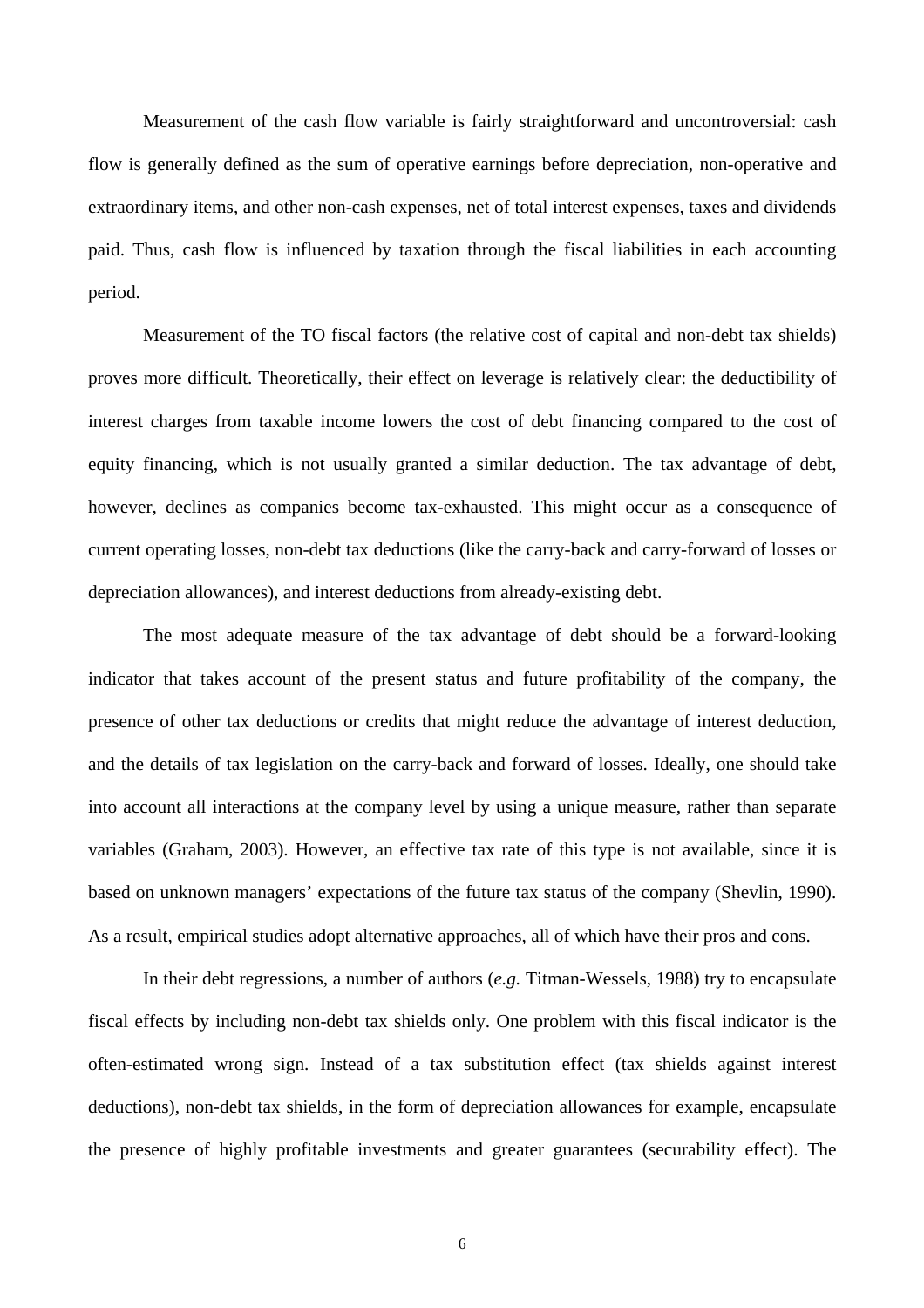estimation of the substitution effect between interest deductions and non-debt tax shields requires either particular measures to be taken (for example, loss carry-forwards only) or that non-debt tax shields interact with a variable which identifies those companies near to tax exhaustion (see *e.g.* MacKie-Mason, 1990), especially when they consist of investment tax credits or depreciation allowances.

In addition to non-debt tax shields, Graham (1996a) introduces the estimated marginal tax rate (MTR) into his debt regressions. This effective tax rate measures the present value of current and expected future taxes paid on an additional unit of income earned today. Expected future taxes are computed by assuming that managers forecast future taxable income using a random walk model with drift, and by accounting for the present features of the tax legislation. Despite the considerable appeal of this particular indicator, it may present a number of limitations. From the behavioural point of view, it is reasonable to assume that "some managers make decisions based on their firm's current statutory tax status", and that "not all firms simulate marginal tax rates" (Graham, 1996a, pp. 55, and 62). For this reason, Graham also includes in his debt-model specification the difference between the statutory tax rates and the MTR. From the statistical point of view, the forecast of expected taxable income requires a considerable time span *before* the period of MTR computation. For example, the MTR estimation for 1990 requires a stream of future incomes expected in 1990, which can only be forecasted on the basis of past company earnings (prior to 1990). The forecast horizon depends on carry-back and carry -forward provisions.

In the specification of our empirical MPO model, we adopt Graham's approach (1996a), since we include both non-debt tax shields and simulated effective tax rates in the *trade* vector of equation (4). However, our approach differs in two ways. Firstly, we do not adopt a specific measure of non-debt tax shields, but implement different measures to check the robustness of the MPO model estimates to alternative specifications (see Section 4). Secondly, our effective tax rates derive from a micro-simulation model (MATIS) based on the detailed accounting items reported by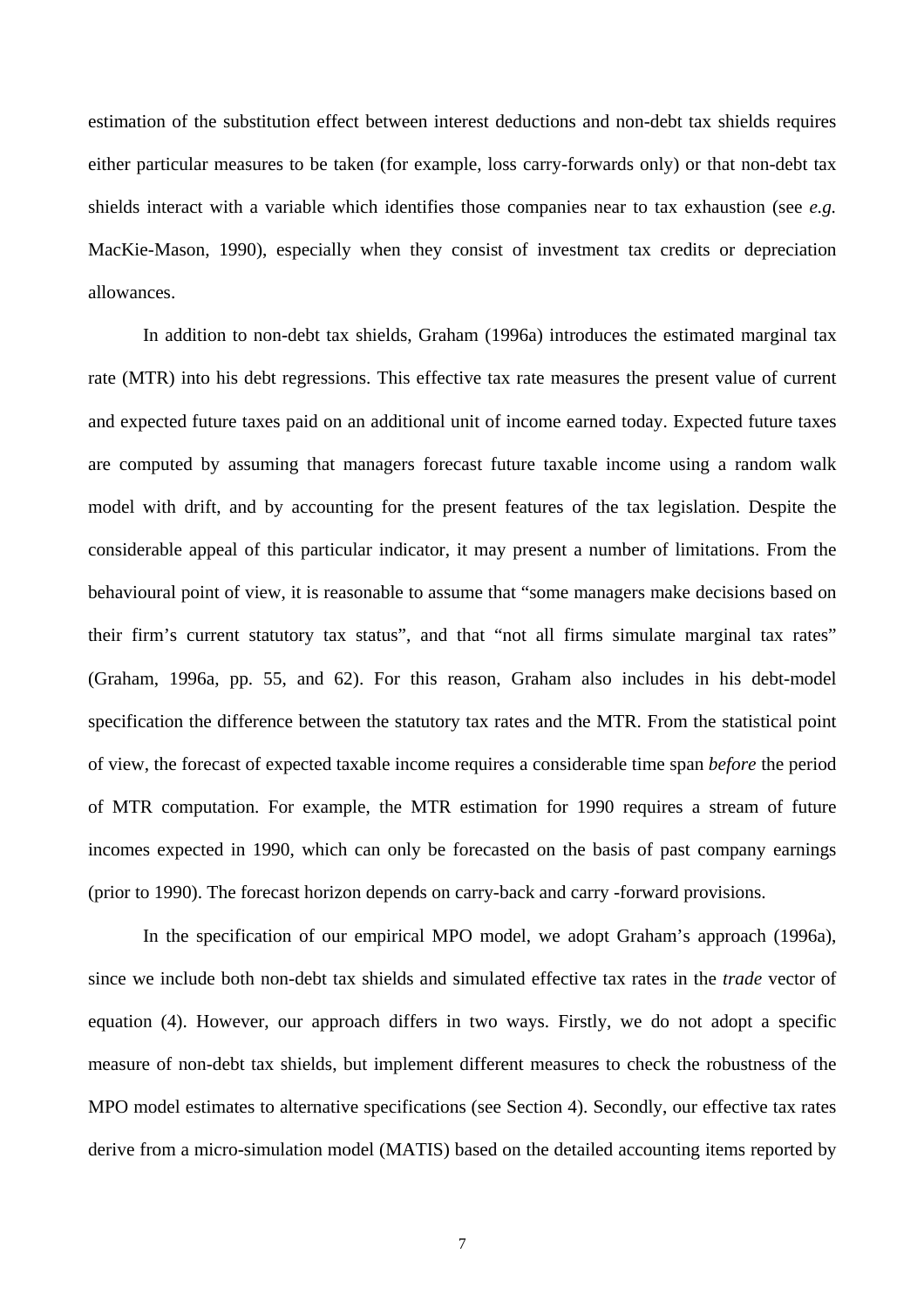the companies in our sample. The MATIS calculates the taxes due on present income, and is not based, therefore, on the expected stream of taxable income. This choice is due to the short-term nature of our sample, which does not allow for a reliable representation of the stochastic process of future profitability, and hence the MTR's computation. However, for a sub-sample of companies, we can estimate the perfect foresight marginal tax rate (Graham, 1996b), *e.g.* the expected effective tax rate based on realised taxable income rather than on simulations of future income. A comparison between the performance of our simulated tax rates and the perfect foresight MTR is in Section 4.

Our simulated tax rates possess a number of positive features. The MATIS takes into account the tax code treatment of net operating losses and tax credits, *e.g.* the complex interaction of the various aspects of tax law. Even though there are differences between accounting and taxable profit (the latter could only be properly measured using individual data for tax returns, see Plesko, 1999), the wealth of accounting information in our sample, together with the details of the legislation included in the MATIS model, allow us to imitate tax-code formulas to a rather precise degree.

By using the MATIS simulated tax rates we subsequently calculated the relative cost of the capital variable (*ccnsitd*) as the ratio between the user cost of capital under debt and that under equity financing.<sup>1</sup> The following formulas illustrate the changes in tax legislation over our sample period (1982-1999):

$$
censit d_{82-91} = 1 - t_{sc} \tag{5}
$$

$$
censit d_{92-95} = \frac{1 - t_{sc}}{1 + \frac{t_{spat}}{ieq}}
$$
(6)

 $\overline{a}$ 

<sup>&</sup>lt;sup>1</sup> The user cost of capital is derived from a model of market equilibrium with no arbitrage opportunities and ignoring risk, so that investors earn the same net return on debt and equity investment. We do not include personal tax rates for two major reasons. Firstly, they are not relevant for those companies raising funds on the international market or through tax-exempt financial institutions. Secondly, information about each firm's tax clientele is not available.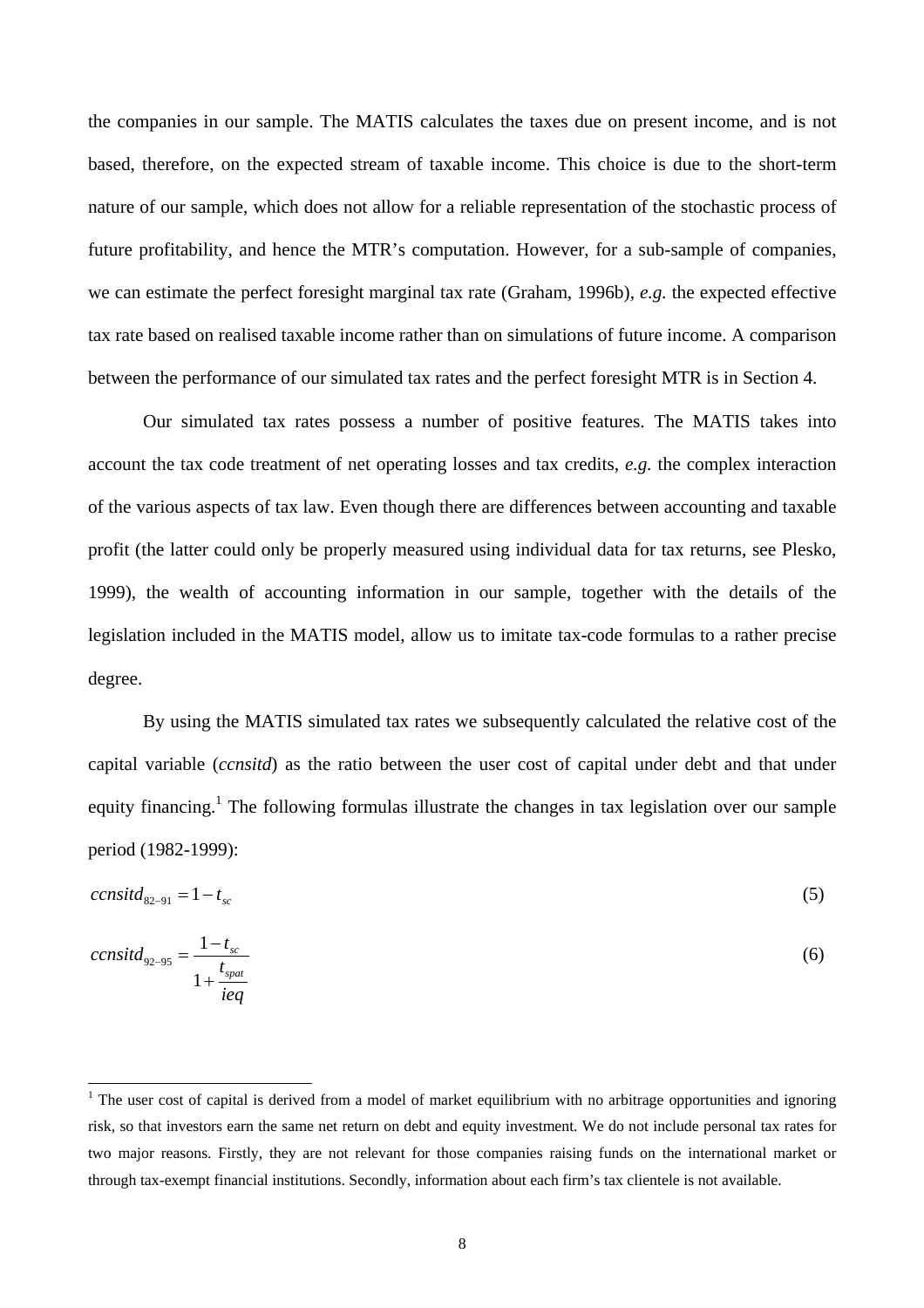$$
censit d_{96} = \frac{1 - t_{sc}}{nsit d + (1 - nsit d)(1 + \frac{t_{spat}}{ieq})}
$$
\n
$$
(7)
$$

$$
censit d_{97} = \frac{1 - t_{sc}}{nsit d(1 - agev) + (1 - nsit d)(1 + \frac{t_{spat}}{ieq} - agev)}
$$
\n
$$
(8)
$$

$$
censit d_{98-99} = \frac{1 - t_{\text{sirpeg}}}{1 - agev} \tag{9}
$$

In equations (5)-(8),  $t_{sc} = t_{silor} + (1-\beta t_{silor})t_{sireg}$ , where  $t_{silor}$  and  $t_{sireg}$  are the MATIS simulated tax rates for local income tax on profits (Ilor) and national corporation tax (Irpeg) respectively, and  $\beta$  is the share of Ilor deductible from the Irpeg tax base<sup>2</sup>. These MATIS simulated tax rates take into account the carrying forward of losses, granted for five years under Italian legislation (no carry back is allowed). Compensation of losses is allowed against Irpeg, but not against Ilor. Since no information is available about losses prior to the first year of our sample, we have assumed that they are equal to zero during the initial period; this means that, during the first five years, the simulated effective tax rate may overestimate the true effective tax rate.

In equation (6), valid for the 1992-1995 period, the denominator is greater than one because of the presence of a tax on net company wealth (levied at the MATIS simulated rate *tspat*). This tax increased the cost of equity (both retained earnings and new share issue)<sup>3</sup>. To transform the tax rate on net wealth into a corresponding rate on income suitable for inclusion in a cost of capital formula, the former is discounted by the Treasury bills interest rate, *ieq*.

From 1996 onwards, the tax on net wealth was not due if the marginal source of finance was the new subscription of capital. In order to account for this change in tax codes, equations (7) and

 $\overline{a}$ 

<sup>&</sup>lt;sup>2</sup> During the period 1982-1997 the statutory Ilor tax rate stood at 16.2%; this tax was abolished in 1998. The statutory Irpeg tax rate was 27% in 1982, 36% during the period 1983-1994, and has been 37% since 1995. The share of Ilor deductible from the Irpeg base was 1 in 1982-1990, 0.75 in 1991, and has been 0 since 1992.

 $3$  The statutory tax rate on net wealth stood at 0.75%.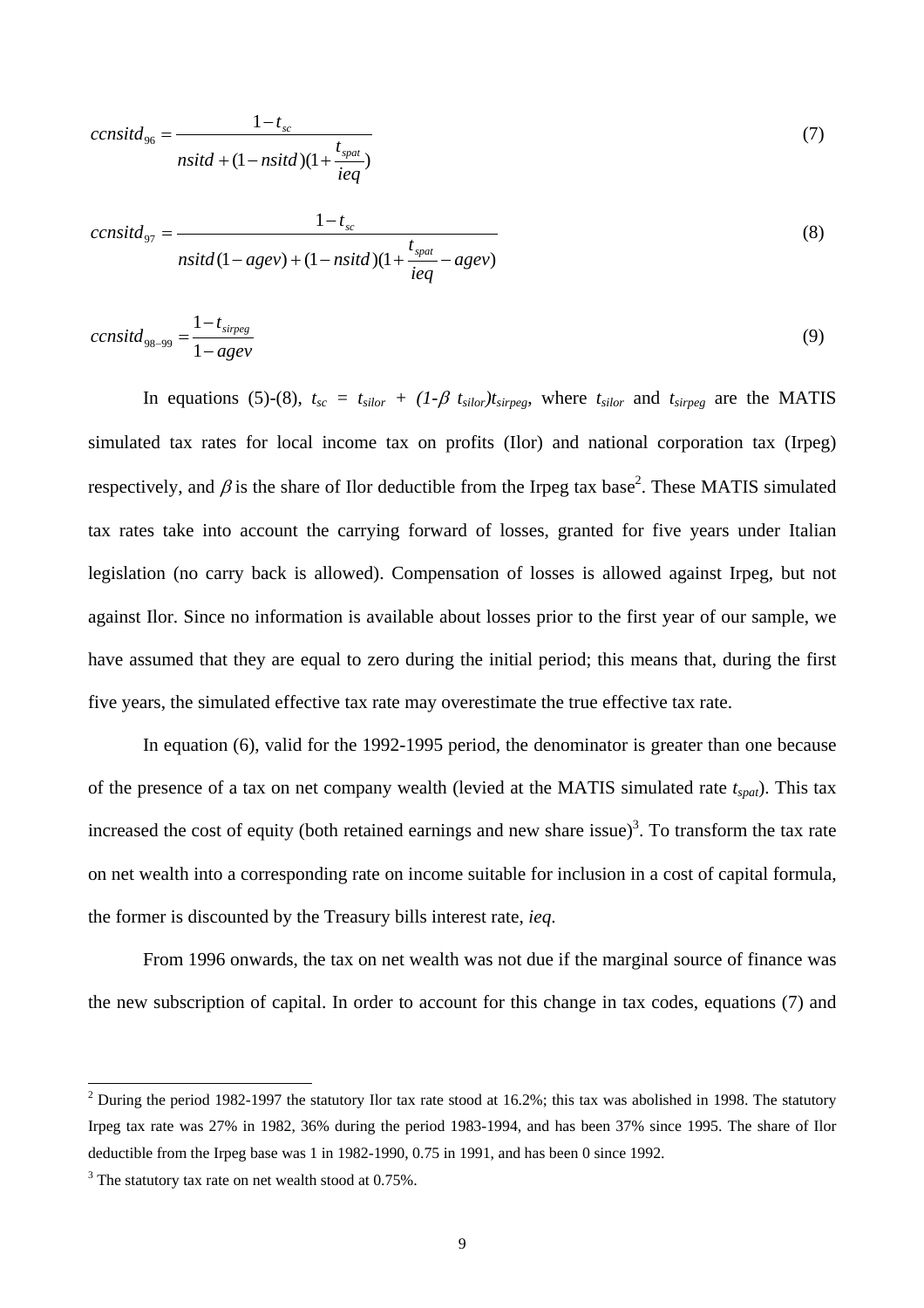(8) weight the two different sources of equity financing with *nsitd*, the percentage of financing by new share issues over the total financing by new equity.

Both the net wealth tax and the local tax were abolished in 1998 by a tax reform that also introduced a new allowance on equity capital calculable from 1997. For the purposes of this allowance, corporate income is divided into two components. The first component, called "ordinary income", is computed so as to approximate the opportunity cost of new financing with equity capital. To do so, a notional interest rate, set yearly by the government on the basis of the market interest rate, is applied to a part of new equity (new subscriptions and retained earnings from 1996 onwards) invested by the firm. This "ordinary return" (normal profit) is taxed at the reduced rate of 19%. The remaining profits are taxed at the statutory Irpeg rate. The tax saving due to this allowance is *RO RIPDit*  $\frac{IMP_{Dit}}{RO + RIP_{Dit}}$ . The difference between statutory and reduced tax rates is

multiplied by the ratio *Dit Dit*  $RO + RIP$ *IMP* + , to account for the possibility of tax exhaustion, which might

prevent the firm benefiting from this allowance. To be more precise, the term  $RO + RIP_{Dit}$  represents the amount of income that in theory may be taxed at the reduced tax rate (19%), where *RO* is the opportunity cost of shareholders' funds and *RIP<sub>Dit</sub>* is the carry-forward of the fiscal allowance not utilised because of earnings' exhaustion; *IMP*<sub>Dit</sub> is the amount of Irpeg-taxable income that actually benefits from the reduced tax rate. All these values are simulated by the MATIS model. The variable *agev* ranges form a minimum of zero - when firms are not able to exploit the Dit advantage - to a maximum of 18% - when firms can use the Dit advantage to the full.

### **4. The econometric estimate of the debt-ratio determinants**

The source of data for this study is drawn from the Company Accounts Data Service (CADS), a large database with information on the balance sheets and income statements of more than 50,000 Italian companies operating in the entire range of industrial sectors, from 1982 to 1999 (for a further description of the CADS, see Bontempi, 2002, section 4.1). Our selection rules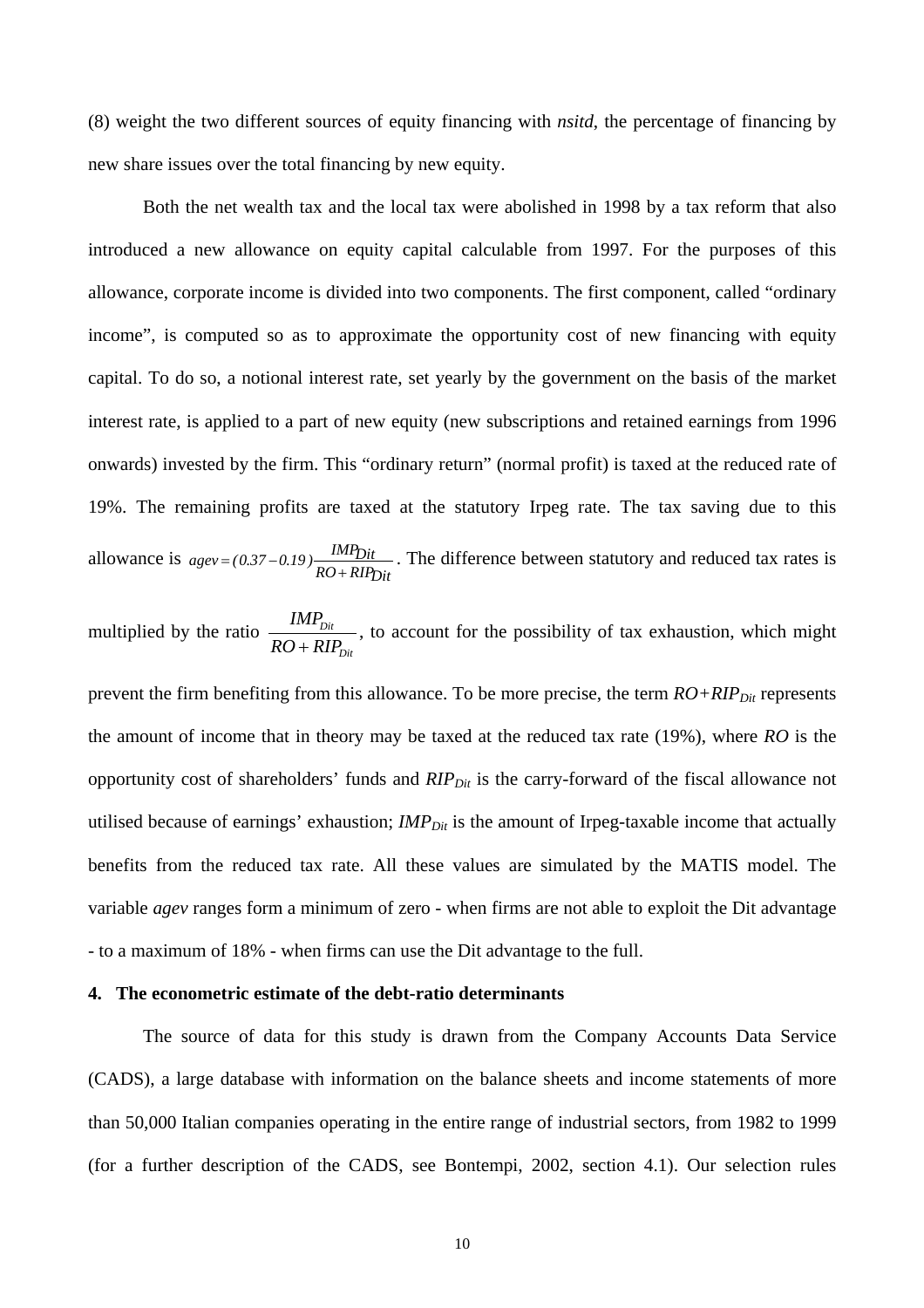include: all manufacturing industries; only those companies whose data are available for at least four consecutive years; only those companies who comply with our clearing criteria (i.e. no inconsistencies in the accounting items, no strong outliers of any of the interest variables)<sup>4</sup>. The resulting sample is an unbalanced panel of 24,796 companies (225,333 observations).

In empirically testing the MPO equation (4), we wish to explain the changes in the ratio between bank-debt and net assets (see the Appendix). The choice of bank-borrowing is suggested by the extensive demand for this type of debt from Italian manufacturing companies. This is principally due to the Italian institutional and legal system, which failed to encourage active public participation in the capital bond markets, and to the long-term ties between major banks and their client firms.<sup>5</sup> Bank-debt represents about 90% of total financial debt (while bonds account for 5%, loans from subsidiaries, affiliates and parent companies account for 3%, and shareholder loans account for 2%).

The empirical difficulties raised by the estimation of equation (4) can be summarised as follows: (*a*) the endogeneity of the explanatory variables; (*b*) the correlation of the regression residuals across firms (see, for example, Fama-French, 2000, p. 20); (*c*) the specific choice of the variables included in the *fcf* and *trade* vectors. Parameter estimates are obtained by adopting the instrumental-variables approach to the formulation of dynamic panels with both individual  $(\mu_i)$  and temporal (λ*t*) fixed effects (see Anderson-Hsiao, 1981). In our view, this approach could account for the econometric issues (*a*) and (*b*).

As far as issue  $(a)$  is concerned, theory assumes that when choosing their form of financing, companies are faced with various capital market imperfections and agency costs, which would imply the reciprocal influence of the availability of internal funds, investment decisions and borrowing. Moreover, as already foreseen, the effective tax rate against which interests can be deducted is also a decreasing function of borrowing. In order to avoid the simultaneity bias resulting

 4 Details of the selection rules are available from the authors.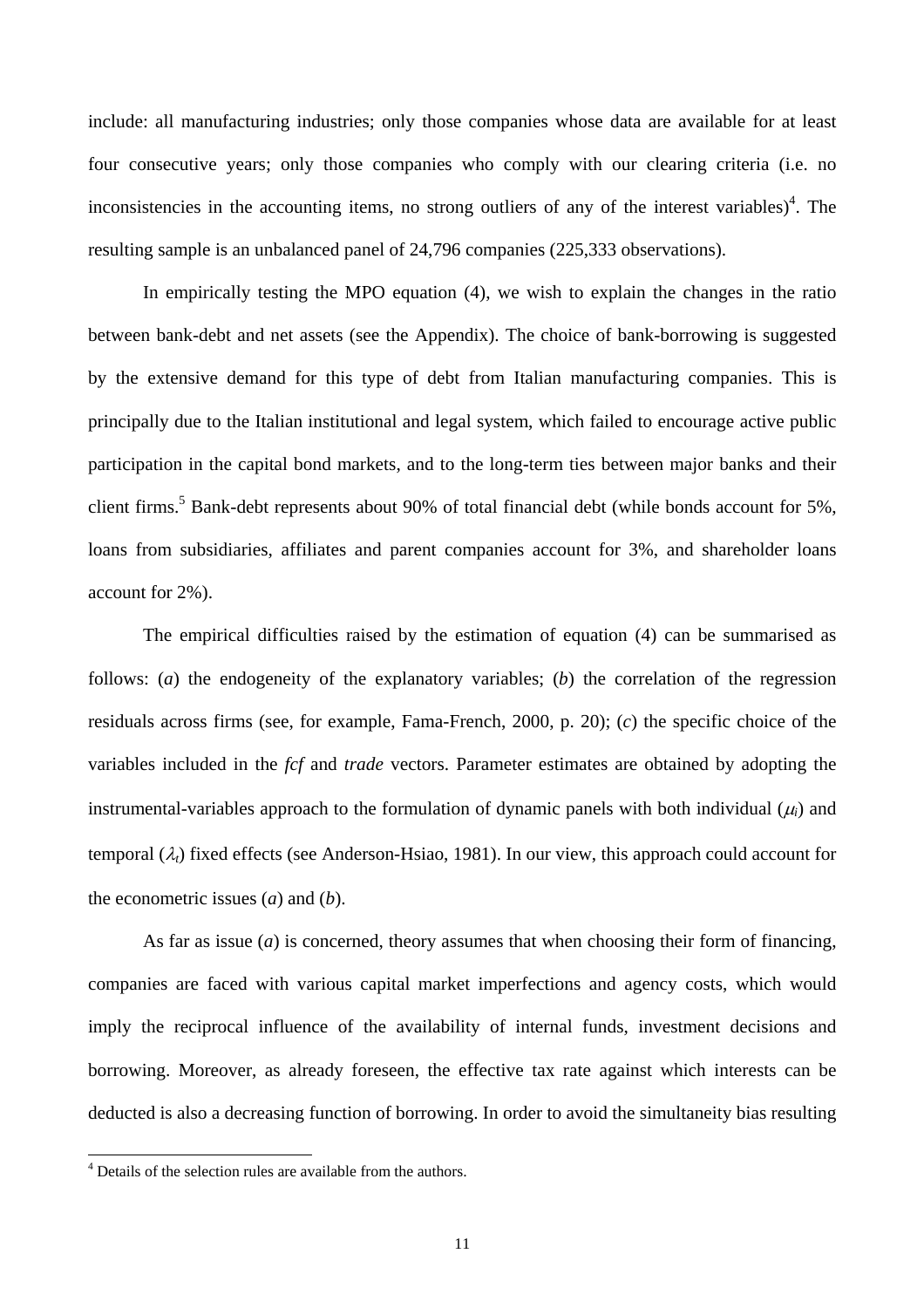from the endogenous nature of some of the variables used to predict financial policy, we instrumented all the explanatory variables with the corresponding two-period-lagged levels (see Arellano, 1989). Any efficiency problems inherent to the instrumental-variables approach are overshadowed by the size of the sample.

As far as issue (*b*) is concerned, modelling cross-section dependence is more complicated than modelling time-series dependence, since individual cross-section observations display no natural order or structure. In our fixed effects panel specification in equation (4), the time-specific common effect  $\lambda_t$  allows for a degree of dependency across individuals due to individually unimportant, but collectively significant, effects (*e.g.* widespread optimism or pessimism), although it relies on a strong parametric assumption of cross-section dependence.

Another advantage of our two-way fixed-effects panel approach is that it reduces or indeed avoids the presence of omitted-variable bias. This problem, included in *(c)* above, arises because "variables traditionally used to control for taxes do not appear to sufficiently disentangle taxes from numerous other factors related to firm behaviour". Hence, "inferences based solely on the estimated coefficients of the tax proxies or other variables may be incorrect" (Plesko (1999, p. 29). For example, a profitable firm with a considerable debt tax advantage may borrow less than would be predicted if we were to use a pure TO model, as a result of PO behaviour. Point *(c)* is also tackled by our general, dynamic MPO model which encompasses both TO and PO behaviour.

Economic theories often do not explicitly say which explanatory variables belong to "true" regression. From this point of view, the MPO theory is no exception to the rule: it does not fully specify the empirical model, but simply suggests a number of potentially influential effects classified as PO and TO debt-ratio determinants. Thus one difficulty in analysing the effect of tax factors on companies' financial behaviour, is that some explanatory variables may be imperfect or mixed measures of the "ideal" determinants: for example, the possible measurement errors involved

 <sup>5</sup>  $<sup>5</sup>$  For a discussion of this issue, see Bontempi (2002).</sup>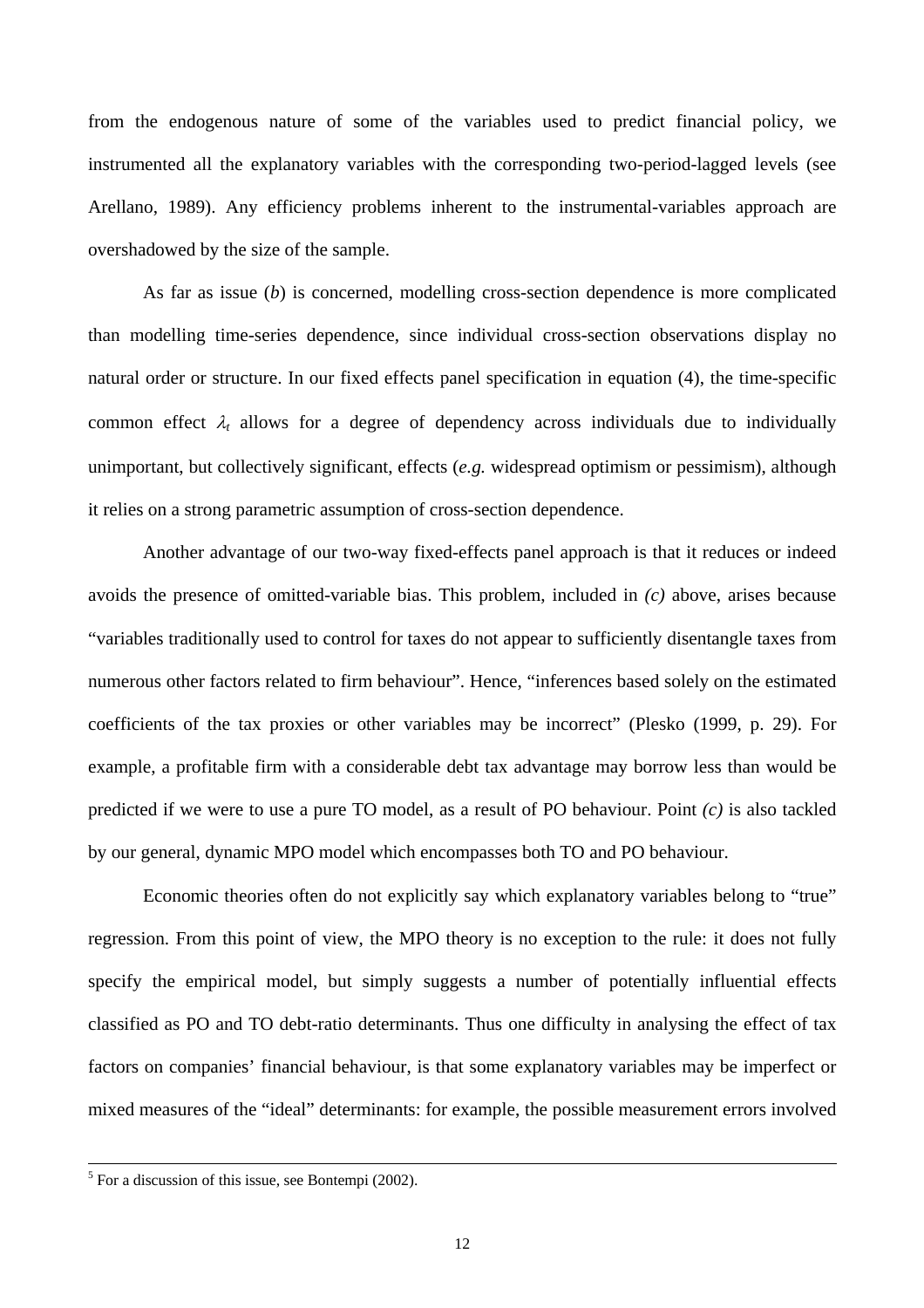in the proxy for non-debt tax shields may alter the sign and significance of the estimated coefficients of tax variables (as discussed in Section 3). In order to tackle this issue, we have adopted a number of different measures, as proposed in the literature, for all the variables that can be defined as "control variables". Table 1 illustrates these alternative measures: the first column shows the theoretical debt-ratio determinants included in the *fcf* and *trade* vectors (see also Section 2); the second column shows the parameter labels (*e.g.*  $c_1$  is the first parameter in vector *c*, and measures the effect of cash flow on debt-ratio); while the subsequent columns list the alternative measures (explanatory variables) we used for each effect.<sup>6</sup>

# *Table 1 here*

As Table 1 clearly shows, the only explanatory variables we have not changed are cash flow (*casha*) on the PO side, and the relative cost of capital (*ccnsitd*) on the TO side. There are two reasons for this: the first is the satisfactory precision of PO theory in defining internal funds, and the relative advantages of our MATIS-simulated cost of debt versus equity capital over other available indicators. The second reason derives from our objective of assessing the relevance of taxes on debt policy through the simulation and evaluation of alternative fiscal regimes (Section 5). According to this objective, *casha* and *ccnsitd* are the direct transmission channels of tax policies on corporate borrowing. Hence, it is particularly important to check for the robustness of *casha* and *ccnsitd* parameter estimates when faced with changes to the specifications of the MPO model.

In order to facilitate presentation of our sensitivity analysis, equation (4) can be rewritten as follows:

$$
\Delta d_{it} = \beta_l I_{it} + \beta_M M_{it} + \beta_X X_{it} + \varepsilon_{it} \tag{10}
$$

where:  $\Delta d_{it}$  is the debt-ratio in first differences; the vector *I* includes the deterministic individual and time effects  $\mu_i$  and  $\lambda_t$ , *i.e.* the variables common to all alternative models;  $M = (casha_t)$ 

 $\overline{a}$ 

<sup>&</sup>lt;sup>6</sup> Detailed definitions and descriptive statistics of these variables are given in the Appendix; a survey of the reasons for their inclusion can be found in Harris-Raviv (1991).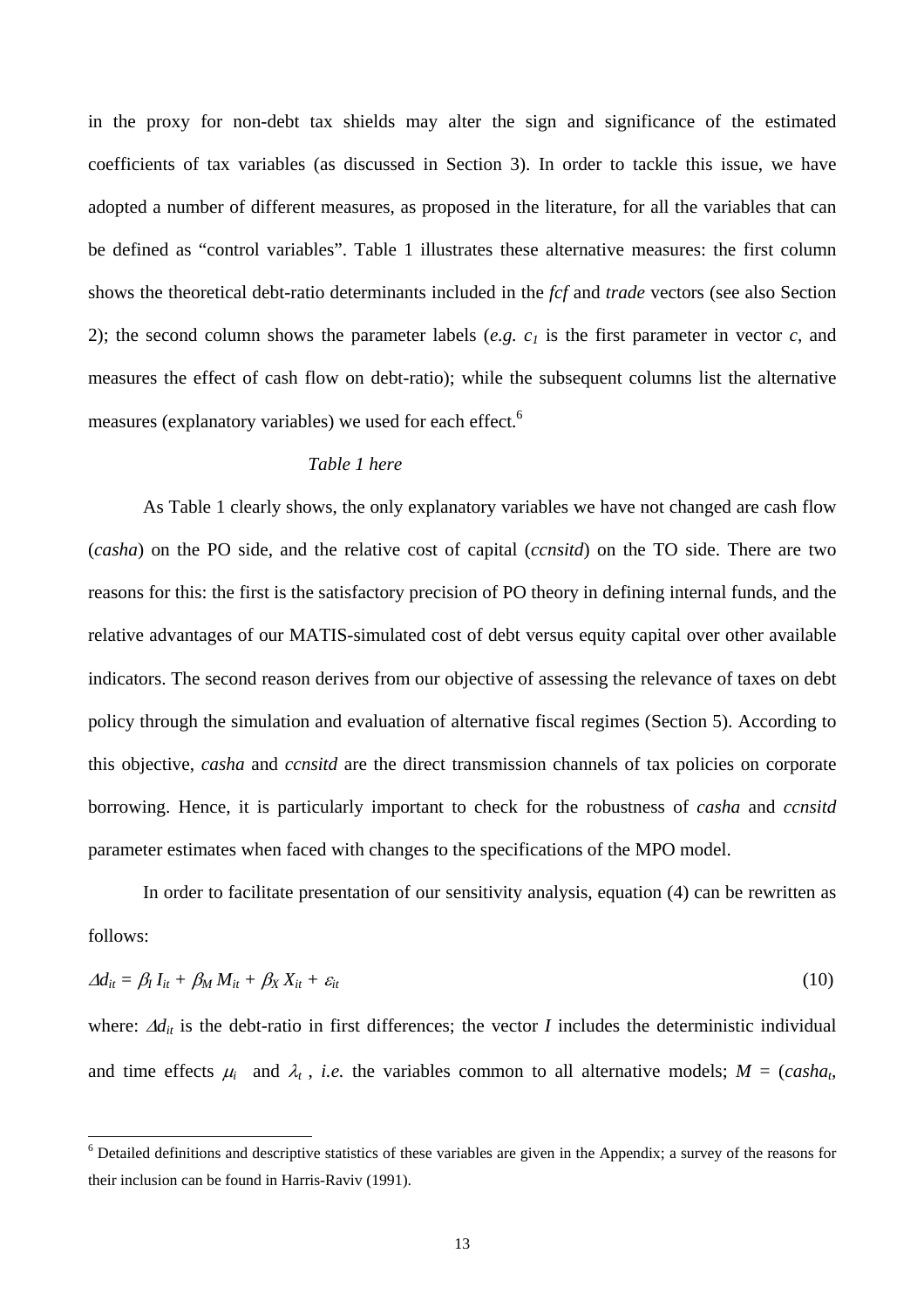*ccnsitd<sub>t-1</sub>, dfbta<sub>t-1</sub></sub>)'* includes the three focus variables, while  $\beta_M$  is the corresponding vector of parameters  $(c_1, b_1, a)'$ ; finally, *X* is the conditional information set which includes the seven control variables (belonging either to *fcf* or *trade* vectors in Table 1) with parameter vector  $\beta_X = (c_2, c_3, c_4, c_5, c_6)$  $b_2$ ,  $b_3$ ,  $b_4$ ,  $b_5$ )'. Although the estimation of  $\beta_X$  is not directly of interest from the point of view of our policy evaluation, alternative measurements of *X* imply different  $\beta_M$  estimates. Since the focus here is on assessing the significance of such changes to  $\beta_M$  estimates, we have carried out a sort of Leamer (1985) extreme bound analysis (EBA). EBA consists in varying the measures of *X* in order to find the widest range of  $(c_1, b_1, a)$  'estimates: the latter are considered to be "robust" if they are significantly of the same sign, regardless of any alterations in the specification of the conditional information set *X*.

Our application of EBA to the MPO model implies the estimation of all the possible combinations of the alternative explanatory variables in *X* (see the list in Table 1), and produces 2,880 estimates of the three parameters of interest. Estimation results are summarised in Table 2.

#### *Table 2 here*

The cash flow parameter  $c_1$  estimates are always negative, as predicted by PO theory; their distribution suggests a significant effect on companies' leverage, since a further percentage point in the cash flow/assets ratio leads to an average reduction of  $\frac{1}{4}$  in the debt ratio. The dispersion of results is rather limited, with a standard deviation of 0.026. The dynamics parameter *a* estimates, in the last column of Table 2, are even less dispersed, and suggest a speed of adjustment of about 1.2 years to reduce half the deviation between actual and target debt-ratios. The relative cost of capital parameter  $b_1$  estimates is always negative, as predicted by TO theory; if *ccnsitd* doubles, firms reduce their debt-ratios by an average of approximately  $0.15\%$ <sup>7</sup>. Though statistically significant, the relative cost of capital seems of less economic importance than cash flow in explaining borrowing.

<sup>&</sup>lt;sup>7</sup> In fact,  $-0.0305*0.4855 = 0.00148$ , where 0.4855 is the mean value of *ccnsitd* (see the Appendix).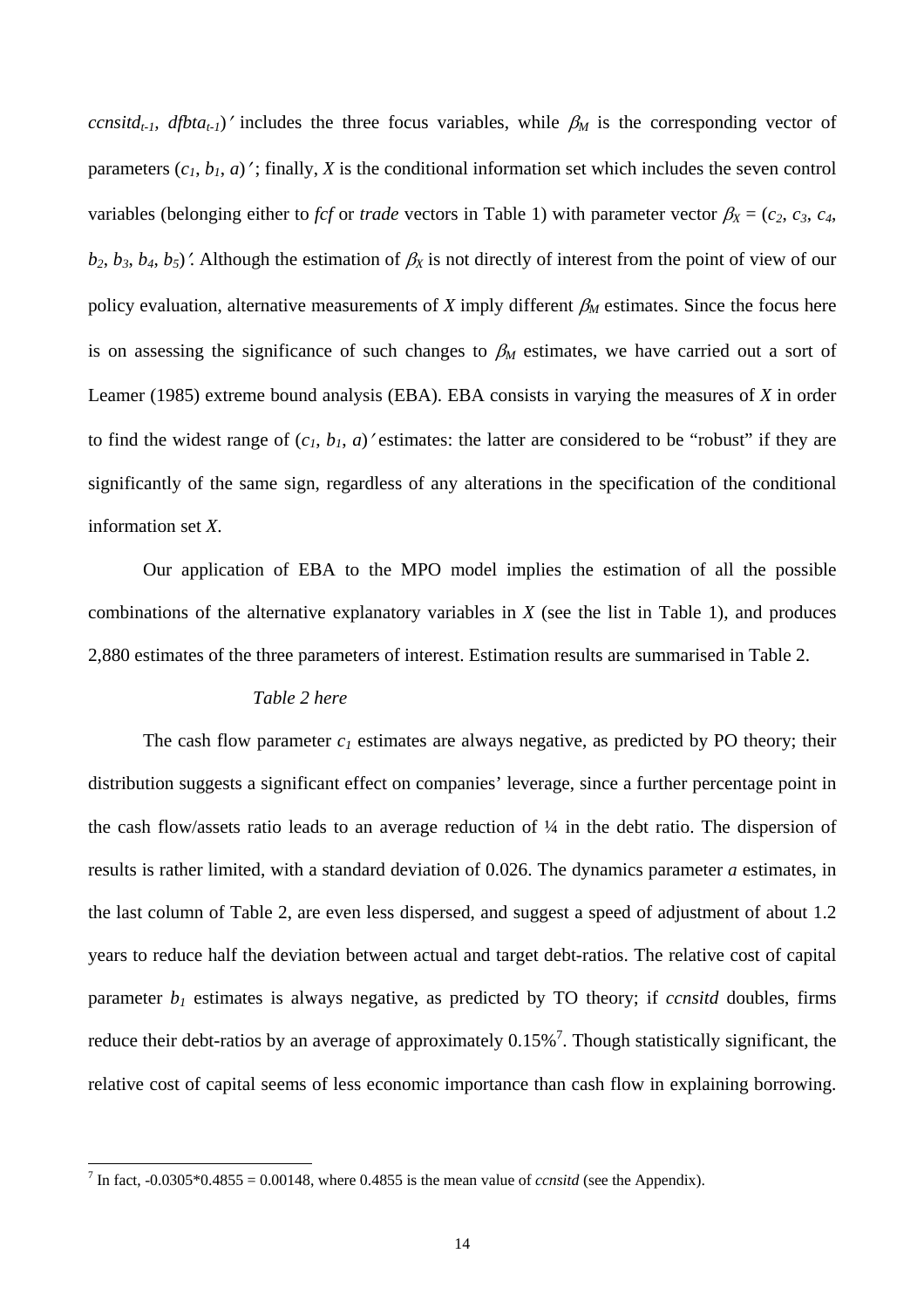However, at this stage the comparison is difficult, as will be clear when we look at the effects of tax reforms on debt (Section 5).

In order to call our estimates "robust", MPO-theory predictions and the stability of dynamics condition require that all  $c_1$ ,  $b_1$ , and  $a$  estimates be significantly negative. The three histograms in Figure 1 allow for a visual inspection of the robustness of the estimates of our focus variables: they show the distribution of test-statistics for the null hypothesis that the parameters are either equal to, or greater than, zero.

#### *Figure 1 here*

The statistics always reject the null hypothesis that *c1* and *a* parameters are either zero or positive, whereas as far as the  $b_1$  parameter is concerned, the null hypothesis is not rejected but in a very limited number of cases (96 out of 2,880). Strictly speaking (*i.e.* in EBA terms), only *c1* and *a* are robust, whereas  $b_1$  is not. However, as Sala-I-Martin (1997) noted, the EBA approach is often too strong for any variable to pass the test. For this reason, he proposes a less "extreme" approach in order to assign some level of confidence to the variables under scrutiny, based on the complete distribution of the parameter estimates, instead of the EBA zero-one labelling of "robust" vs. "nonrobust".

The procedure adopted here is a slight variation on the Sala-I-Martin proposal. We have constructed the mean estimate and the average standard error of each parameter of interest by using all 2,880 regressions; each mean estimate is a weighted average of all individual estimates, where the weights are proportional to the generalised  $R^2$  (see Pesaran-Smith, 1994) of each individual regression. In keeping with seminal Theil's (1971) criterion of model selection, the reason for using this weighting scheme is to give greater weight to the regressions characterised by a better fit (the implicit hypothesis is that the better the fit, the higher the probability of the model being true). Moreover, compared to the Sala-I-Martin proposal (1997), we have avoided any problems of a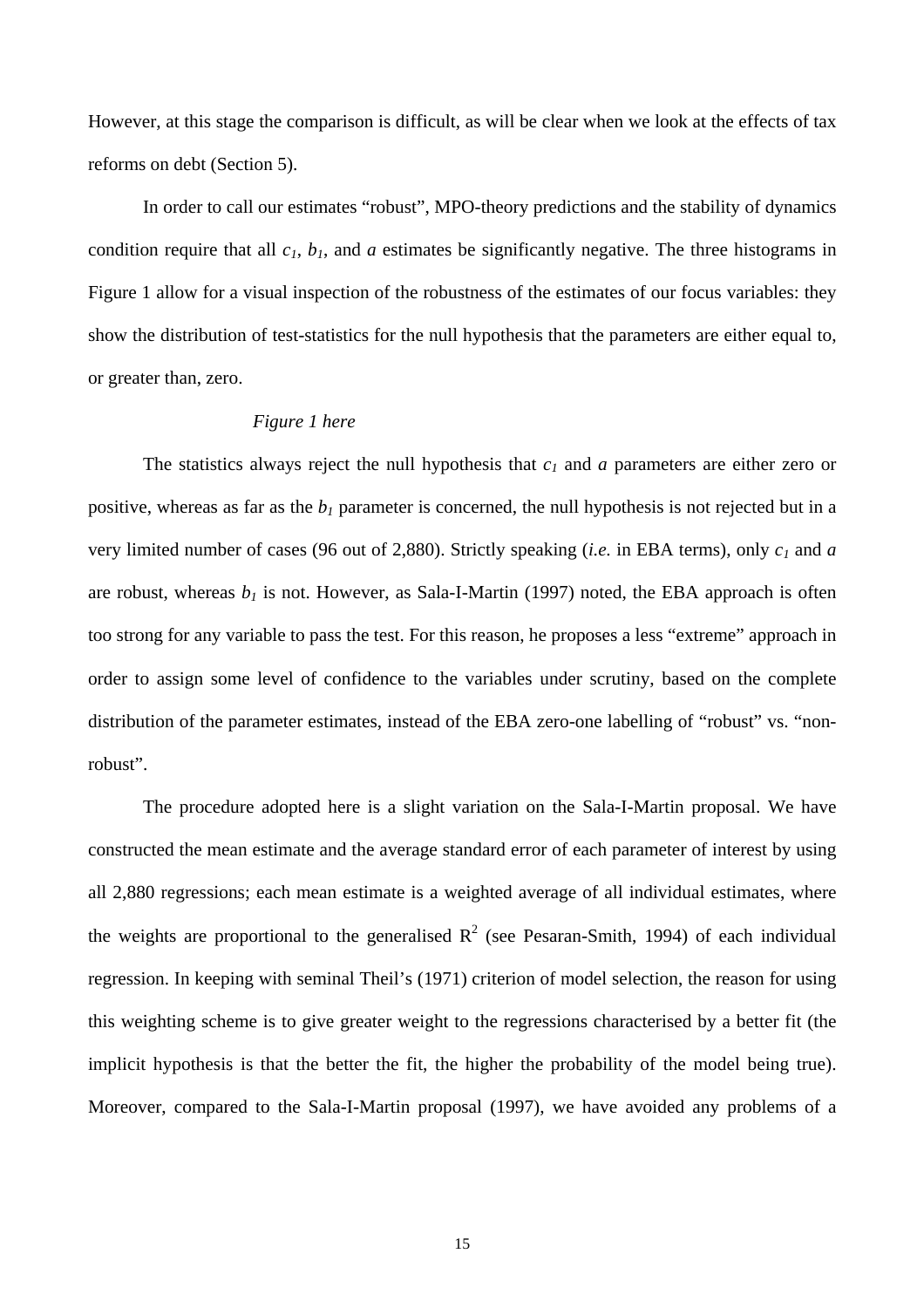spurious good fit due to endogenous regressors by instrumenting all the explanatory variables instead of using OLS.

Averaging out the entire distribution of all 2,880 outcomes, we get the results shown in the last two rows of Table 2. Given that each average parameter estimate is (in absolute value) well above twice its average standard error, we confirm the EBA results for cash flow and dynamic parameters. In addition, we can be confident about the significance of the relative cost of capital too: the average estimate over the average standard error is 2.46, and falls within the range whereby the null hypothesis is 5% rejected.

The validity of our measure of relative cost of capital can be further assessed by adding an explanatory variable that measures the difference between two relative costs of capital: one includes the perfect foresight MTR, while the other includes our simulated average effective tax rate. If the associated coefficient is significantly negative, then this indicates that expected tax status, and not only current tax status, partly explains borrowing (for a similar approach, see Graham, 1996a, p. 55). The perfect foresight relative cost of the capital variable replaces  $t_{sc}$  with the perfect foresight MTR in equations (5) and (6). This variable is computed, and the corresponding MPO model estimated, for the period 1992-1994 only; the reason for this is the 5-year loss carrying-forward provision of Italian tax legislation, which requires knowledge of future taxable income for a period of at least five years. Over this period, the 2,880 estimation results show that: 1) the difference between the two relative costs of capital only has a significantly negative effect on debt ratio in a very limited number of the 2,880 cases (less than 10%); 2) as opposed to cash flow, lagged debtratio and the MATIS-simulated cost of capital parameters, the relative cost of capital calculated using perfect foresight MTR, lacks robustness to the use of alternative MPO specifications and instruments<sup>8</sup>; 3) our MATIS-simulated cost of capital estimates appear remarkably stable in the

 $\overline{a}$ 

 $8$  Since lagged values of the MTR cost of capital may only be used as instruments for lags greater than 6, we use more parsimonious lags of earnings before taxes and of interest expenses. Other possible instruments (such as lags of sales or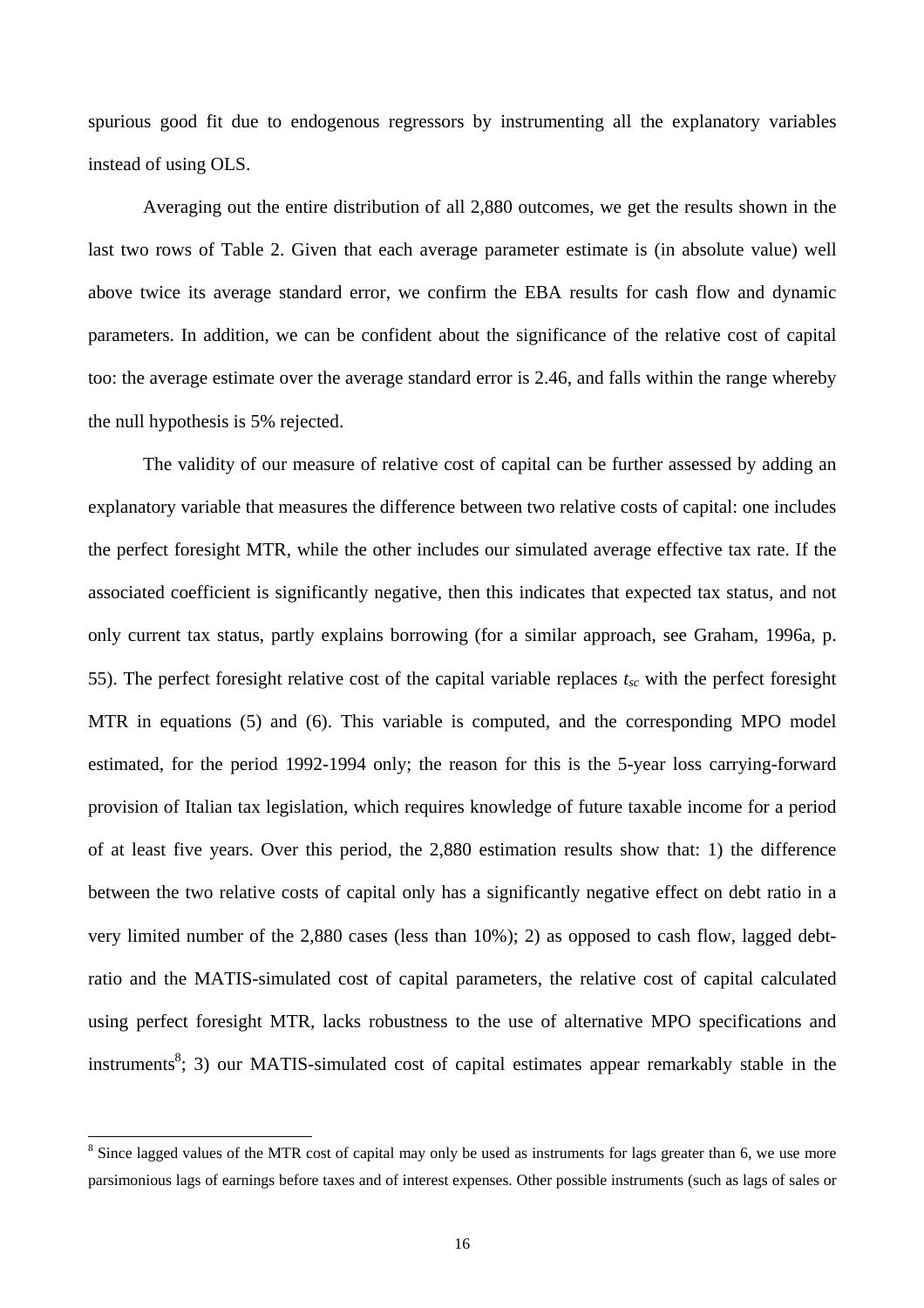1982-94 sub-sample (the average estimate and t-statistic are -0.0043 and -1.71 respectively); 4) the average  $R^2$  of our model specifications in table 2 is 0.200; in the sub-sample up to 1994 it is 0.174; it drops to 0.135 if we use the MTR cost of capital instead of the MATIS cost of capital<sup>9</sup>. Although confined to the sub-sample up to 1994, these outcomes, which would appear to discourage the use of the perfect foresight MTR cost of capital, probably reflect the difficulty of modelling the managers' expectations of taxable income. During the period focused on in our analysis, the Italian economy was characterised by a considerable degree of uncertainty, which exacerbated the difficulties encountered in trying to model expected-income. Moreover, there are other specific facts that may reduce the difference between MTR and MATIS average effective tax rates in the present context: the absence of carry-back of losses and the short period for carrying losses forward (five years only); the large percentage of our sample companies with positive taxable income (approximately 78%); and the high tax status-persistence probabilities (companies with positive taxable income will also have a 89.6% probability of positive income).

Overall, the results in this section show that the tax effects on debt-ratio are robust and significantly have the right signs.

## **5. An evaluation of the financial effects of alternative tax reforms**

As we mentioned in Section 3 above, the corporate tax code in Italy has undergone several changes in recent years. The most important changes have been the introduction of the Dual Income Tax system (Dit) in 1997 and the abolition of Ilor and the net wealth tax in 1998. These taxes, along with a contribution levied on wages and earnings and earmarked for health expenditure, were replaced by a new regional tax (Irap) levied on a measure of value added of the net-income type. In the manufacturing sector, the tax base is computed as the difference between sales revenue on the

 $\overline{a}$ 

estimated taxable income, and further lags of cash flow) would have worsened the MTR cost of capital estimation results.

 $9^9$  Detailed results are available upon request from the authors.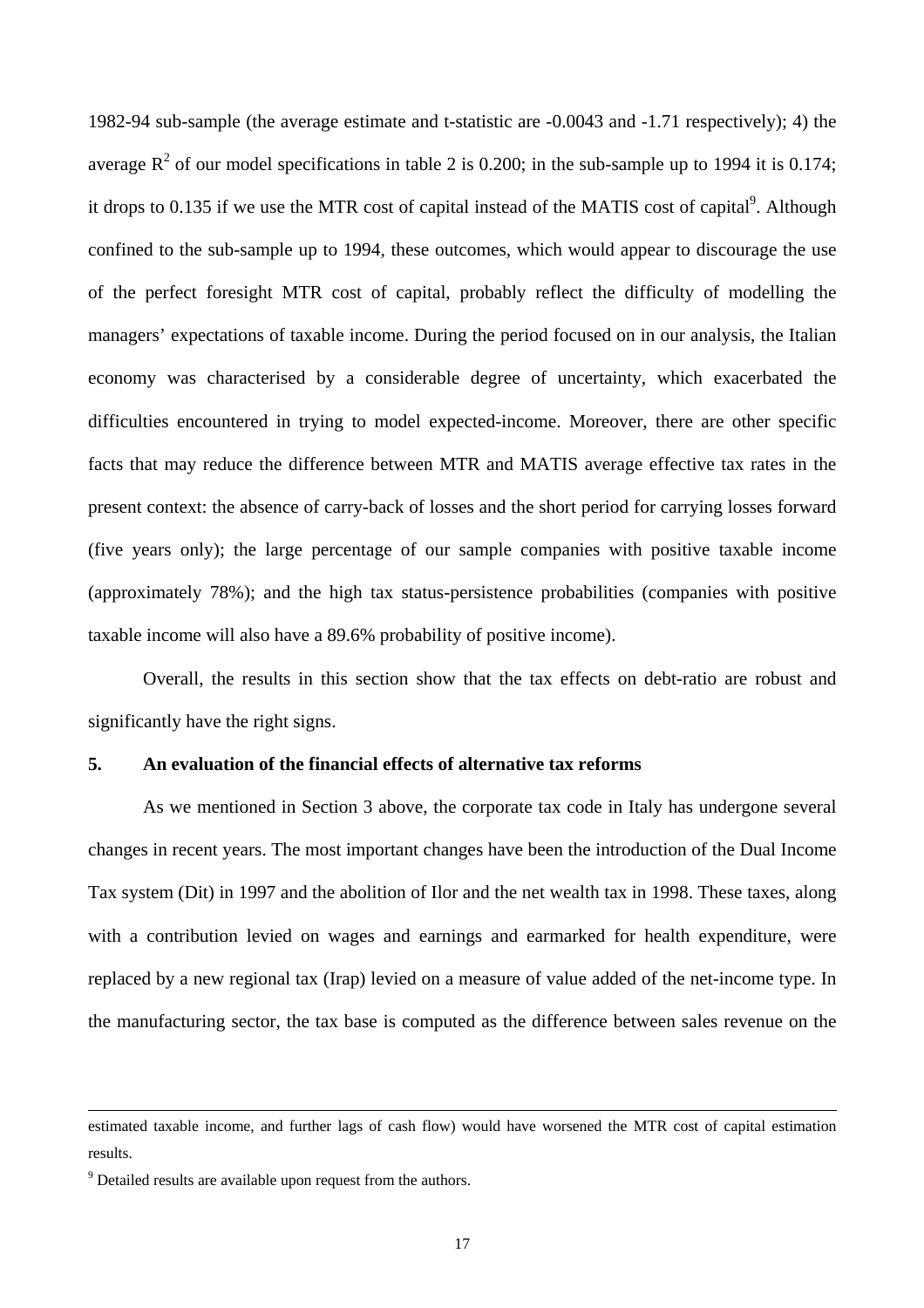one hand, and costs for intermediate goods and services and depreciation on the other. Neither labour costs nor interest payments are deductible from the Irap tax base.

This reform significantly altered both the tax liabilities of companies and the relative cost of capital. In fact, one of the major goals of the reform was the reduction of the wide gap between the tax costs of debt and equity finance, in order to stimulate the capitalisation of Italian firms (Bordignon *et al*, 2001). The original reform was incremental: only new equity financing from 1996 onwards was eligible for the allowance. However, when fully in force it meant the full application of the Dit system to the stock of net equity (and not only to the new equity capital addition). Moreover, a reduction in the Irpeg statutory tax rate to 35% in 2003 was envisaged.

Prior to its full implementation, this reform was substantially reversed by the newly-elected government following the 2001 election. Italy's new government soon abolished the Dit system for new equity financing, and is now gradually eliminating the allowance on previous investments as well. The new system proposed by the government marks a return to a flat corporate tax rate, reduced to 33%. In addition, the Irap tax is planned to be gradually abolished. The first objective could be easily achieved without any detrimental effects on tax revenue. This is not the case, however, with the abolition of Irap, which provides up to 30 billion euros of revenue for the government, a similar amount to that raised by corporation tax. The government has not yet made it clear exactly how this loss of revenue will be funded. The progressive abolition of this tax will be decided on a year-to-year basis, depending on the general state of the budget deficit and on the need to respect the European Stability and Growth Pact.

Within the framework of a "partial approach", tax reforms enable us to further explore the effect of taxation on the financial decisions made by companies. This we can do in two different ways: (*a*) by comparing what was forecasted and what actually happened; (*b*) by measuring the financial debt responses to tax impulses that embody "how much" the tax variables in question are modified by the reforms. The first path, which has been taken, for example, by Gordon-Mackie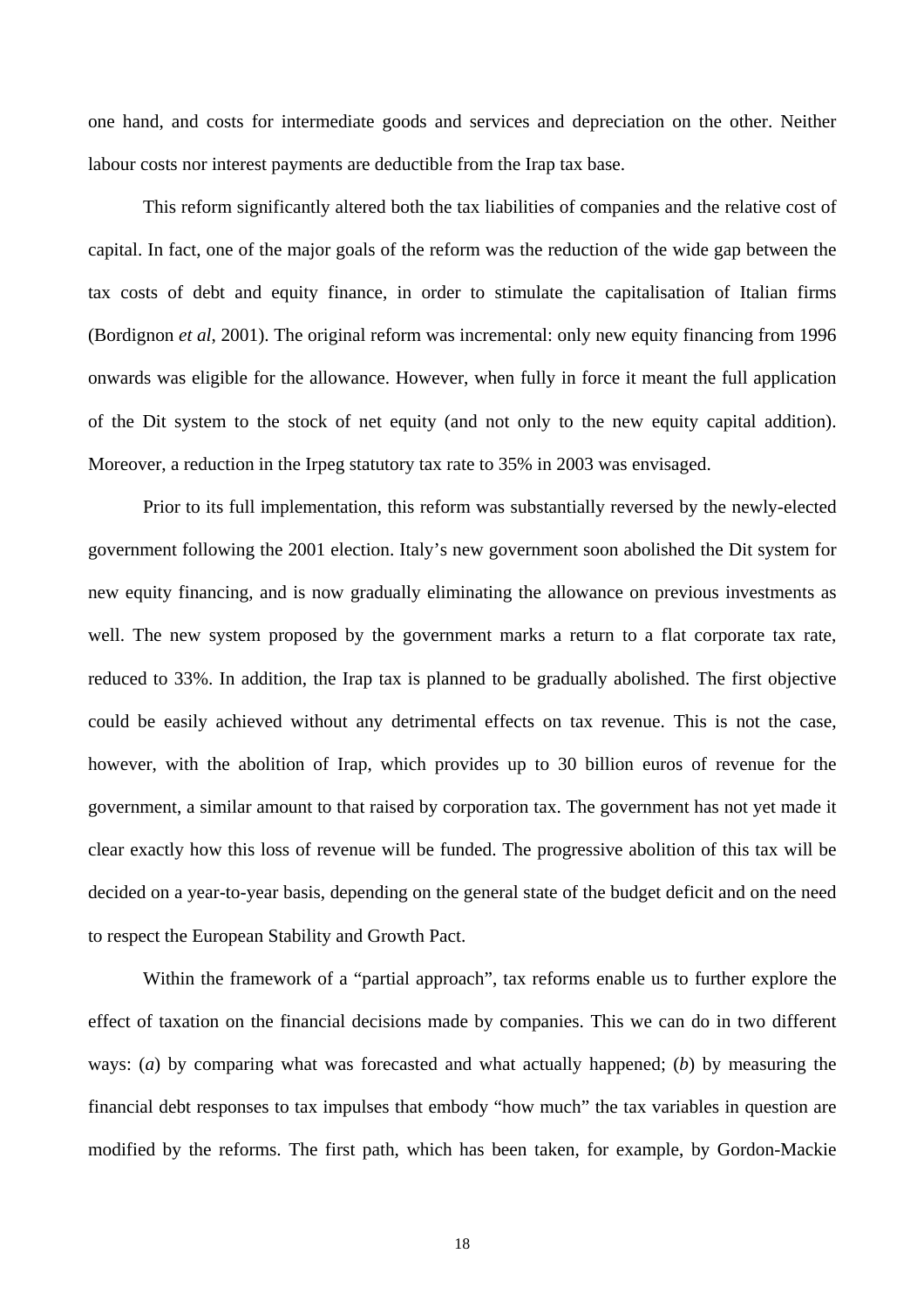Mason (1990), is not suitable within the present context, since too little time has lapsed subsequent to the reform: the reform introduced in 1997-98 was in fact abolished before its effective implementation, and the new reform begun in 2001 is still in progress.

Thus it is that we have decided to adopt approach (*b*). In Section 5.1 we use alternative MATIS microsimulations to initially assess the impact of these tax reforms on the tax variables of the model; then in Section 5.2, we measure the dynamic response of debt-ratios by using the model estimated in Section 4.

## *5.1 The microsimulation of fiscal impulses*

In order to assess the effect of the 1997-98 and 2001 reforms on MPO fiscal variables (cash flow through tax liabilities, and the relative cost of capital through effective tax rates), we perform *microsimulation* exercises using the MATIS model for three different tax regimes: the legislation in force before 1997, which we use as the benchmark (microsimulation B); the 1997-1998 reform (microsimulation V); and the newly-proposed system (microsimulation T). In each microsimulation, indexed *ms*, the MATIS model applies each tax code in question (*ms* = B, V, and T respectively) to *all* the company annual balance sheets in our sample of more than 200,000 cases.

In other words, in each microsimulation the fiscal variables are endogenised (and then simulated) by the MATIS structure that reproduces the workings of the tax code in question in each company-year case by using all the information available for that company-year: for example, the microsimulation B applies the same tax code in force in 1996 to all available company-year observations, and not only to companies in 1996. This procedure is designed to increase the number of specific cases analysed for each company: the greater the number of cases, the more informed the model answers will be.

The tax burdens included into the cash-flow definition are simulated by the MATIS according to the following equations for B, V, and T tax regimes:

$$
T^B = T_{Iregs37} + T_{Ilor} + CS + T_{Pat} \tag{11}
$$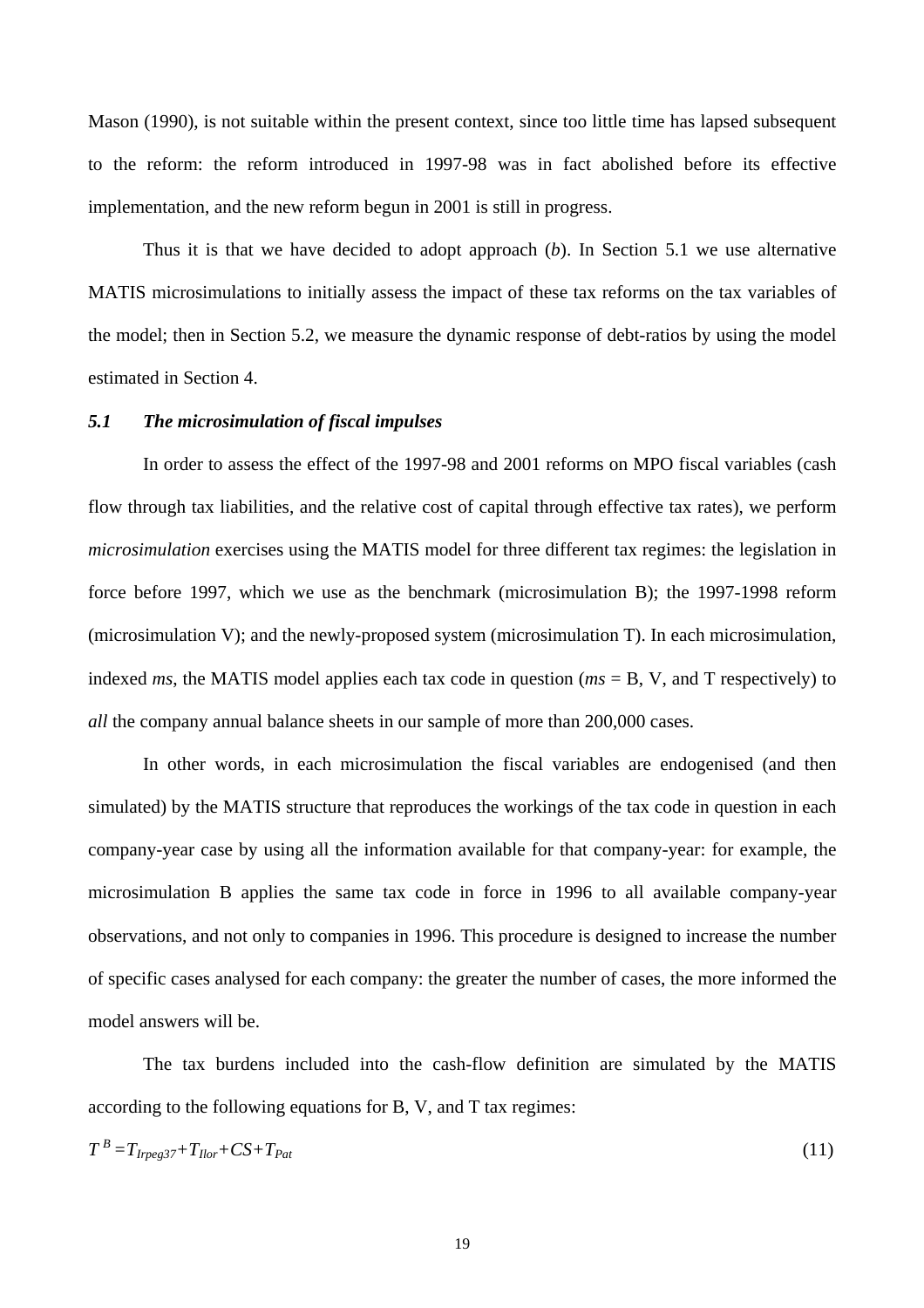$$
T^V = T_{Irpeg19.35} + T_{Irap} \tag{12}
$$

$$
T^T = T_{Irpeg33} + T_{Irapel} \tag{13}
$$

 $T^B$  is the tax burden according to the tax legislation in force in 1996, and consists of: the simulated tax burden for corporation tax, levied at the rate of 37% ( $T_{I\nu ee^{37}}$ ); the Ilor tax ( $T_{I\omega r}$ ), not deductible from the Irpeg tax base; national insurance contributions (CS); and the net wealth tax  $(T<sub>Pat</sub>)$ .

*T*<sup>V</sup> is the simulated tax payment under the 1997-98 tax reform, including the new tax on productive activity  $(T_{Irap})$  and the dual corporate tax system  $(T_{Irepeg19-35})$ . The lower rate (19%) is applied to the whole stock of net equity capital, as it would have been with a fully-implemented reform.

 $T<sup>T</sup>$  is the tax burden under the new reform; its calculation assumes that the Dit system has been completely abolished, that the corporate tax rate has been reduced to a uniform figure of 33%, and that the Irap tax burden is reduced by subtracting 20% of labour costs from the tax base. It is important to note that this simulation does not reproduce the exact content of the new reform. As previously mentioned, the timing and final design of the latter is still rather uncertain, in particular with regard to the complete abolition of Irap. The assumption made here is one of a possible intermediate step in the abolition of Irap, as announced by the government when the reform was originally presented. For our purposes, this enables us to compare the effects of two alternative tax regimes on debt, each with opposing effects on cash flow and on the relative capital cost of debt versus equity finance.

As far as relative capital cost is concerned, we have the following formulas for the V and T reforms (the formula for *ccnsita*<sup> $B$ </sup> is the same as in equation (7)):

$$
censid^V = \frac{1 - t_{sirpeg}35}{1 - agev} \tag{14}
$$

$$
cens\ddot{t} = 1 - t_{\text{simpeg}} 33\tag{15}
$$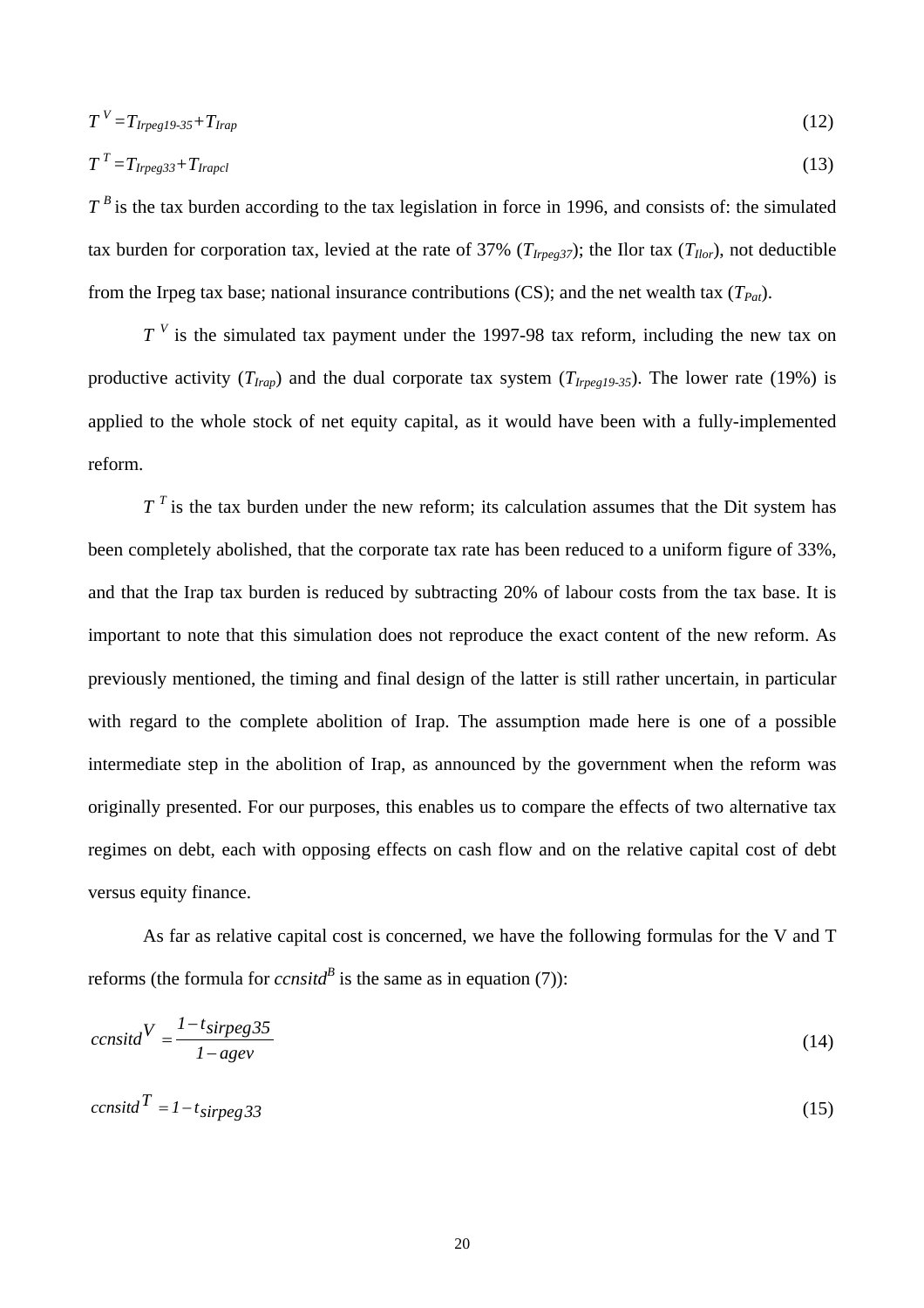where  $t_{sirpeg35}$  and  $t_{sirpeg33}$  are the MATIS simulated Irpeg tax rates in the case of the V and T reforms, respectively; *Dit Dit*  $RO + RIP$  $agev = (0.35 - 0.19) \frac{IMP_{Dir}}{RO + RIP_{Dir}}$ .

The changes in cash flow, as a ratio of total net assets, *A*, and in the relative cost of capital are the basic fiscal impulses to the debt-ratio relationship. They are defined as:<sup>10</sup>

$$
\Delta casha^{ms}_{ii} = -\frac{T_{ii}^{ms} - T_{ii}^{B}}{A_{ii}}, ms = V, T
$$
\n(16)

$$
\Delta constid^{ms}_{ii} = constid^{ms}_{ii} - constid^{B}_{ii}, \quad ms = V, T \tag{17}
$$

*i.e.* the differences between the MATIS-simulated total tax burden  $T_{it}^{ms}$  and relative cost of capital *ccnsitd<sub>it</sub>*<sup>*ms*</sup> (where *ms* = V, T) with respect to the baseline solutions  $T_i^B$  and *ccnsitd<sub>it</sub>*<sup>B</sup>.

Tax impulses per company are then averaged out over two sub-periods, both of six years: 1988-199311 and 1994-1999, in order to check for any time effects on simulation results. Table 3 summarises the mean and standard deviation of the changes in cash flow (∆*casha*) and in the cost of capital (∆*ccnsitd*) produced by the two reforms (V, T), compared to the benchmark 1996 legislation (B).

## *Table 3 here*

 $\overline{a}$ 

The reduction in the tax burden (*i.e.* the increase in the ratio of cash flow to total assets) is slightly greater under the T reform, while the rise in the relative cost of capital induced by the V reform is always well above that induced by the T reform (see the fourth and fifth columns of Table 3). As far as regards the company-variability of the changes in question, the effects of the V reform on the relative cost of capital show greater variability than do the effects of the T reform.

If we look at the difference between the T and V fiscal impulses, what emerges is that the former further increases cash flow but reduces the relative cost of debt capital. The first effect

<sup>&</sup>lt;sup>10</sup> We assume that total net assets, A, do not change subsequent to the reforms compared with the benchmark value. Similarly, in examining the effects of the 1986 US tax reform, Gordon-MacKie Mason (1990) takes ITC and tax loss carry-forwards as given.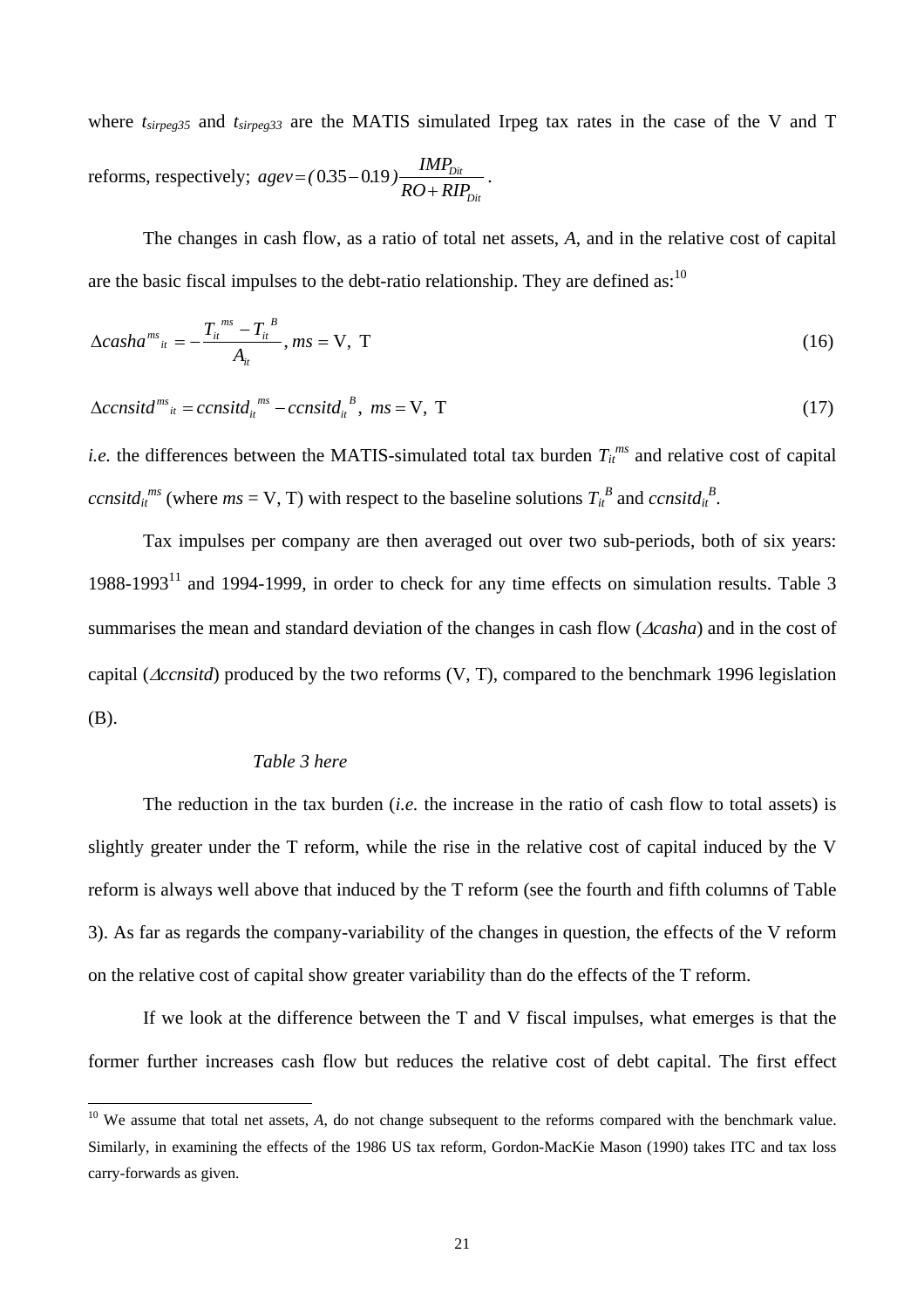implies a reduction in the debt-ratio on top of that already produced by the V reform, while the second works in the opposite direction, increasing the same debt-ratio.

#### *5.2 From fiscal impulses to financial responses*

Since aggregate fiscal impulses per sub-period are quite similar (see Table 3), we have decided to focus on the 1988-1993 averages per firm only, in order to avoid any bias to Dit simulation outcomes due to a 1994-1995 temporary incentive (which reduced the tax burden and increased retained earnings and reserves), and to exclude those years in which the V reform was already in force. $12$ 

Given the MPO model structure, the company time-averages measure the permanent impulses to debt-ratios resulting from the V and T tax reforms. Thus the debt responses to the impulses of the reforms can be obtained by combining the time-average of the company-specific changes,  $\Delta casha_i^{ms} = \frac{1}{6} \sum_{t=1988} \Delta$ 1993  $\frac{1}{6} \sum_{t=1988}$ 1 *t ms it*  $cosh a_1^{ms} = \frac{1}{6} \sum_{t=1988}^{\infty} \Delta casha_t^{ms}$  and  $\Delta consit d_1^{ms} = \frac{1}{6} \sum_{t=1988}^{\infty} \Delta$ 1993  $\frac{1}{6} \sum_{t=1988}^{t}$ 1 *t ms it ccnsitd*<sub>*i*</sub><sup>*ms*</sup> =  $\frac{1}{6}$   $\sum \Delta$ *ccnsitd*<sub>*i*</sub><sup>*ms*</sup> (*ms* = V, T), obtained by

the MATIS microsimulations described in Section 5.1, with the estimates of parameters  $c_1$ ,  $b_1$  and  $a$ in the MPO model (see Section 4).

The dynamic nature of the MPO allows for the assessment of the timing of fiscal effects, that is: the impact effect (at horizon zero) in the year of introduction of the reform, the effect after one year, and the long-term effect (when fiscal impulses have exerted their full effect on debt choices).

As was mentioned in Section 4, the MPO model was specified in diverse alternative ways, and a different set of estimates corresponds to each specification. Consequently, the fiscal impulses to each company cause different responses of the debt ratio in the case of each of the 2,880 diverse MPO specifications. In other words, we obtained 2,880 debt-ratio responses for each of the approximately 24,000 firms in our sample. Overall, the bulk of these responses constitute the thick

<sup>&</sup>lt;sup>11</sup> The first five years, from 1982 to 1985, were discarded in order to begin the loss carry-forward procedure.

 $12$  Results are robust to the use of the averages over the 1994-1999 period.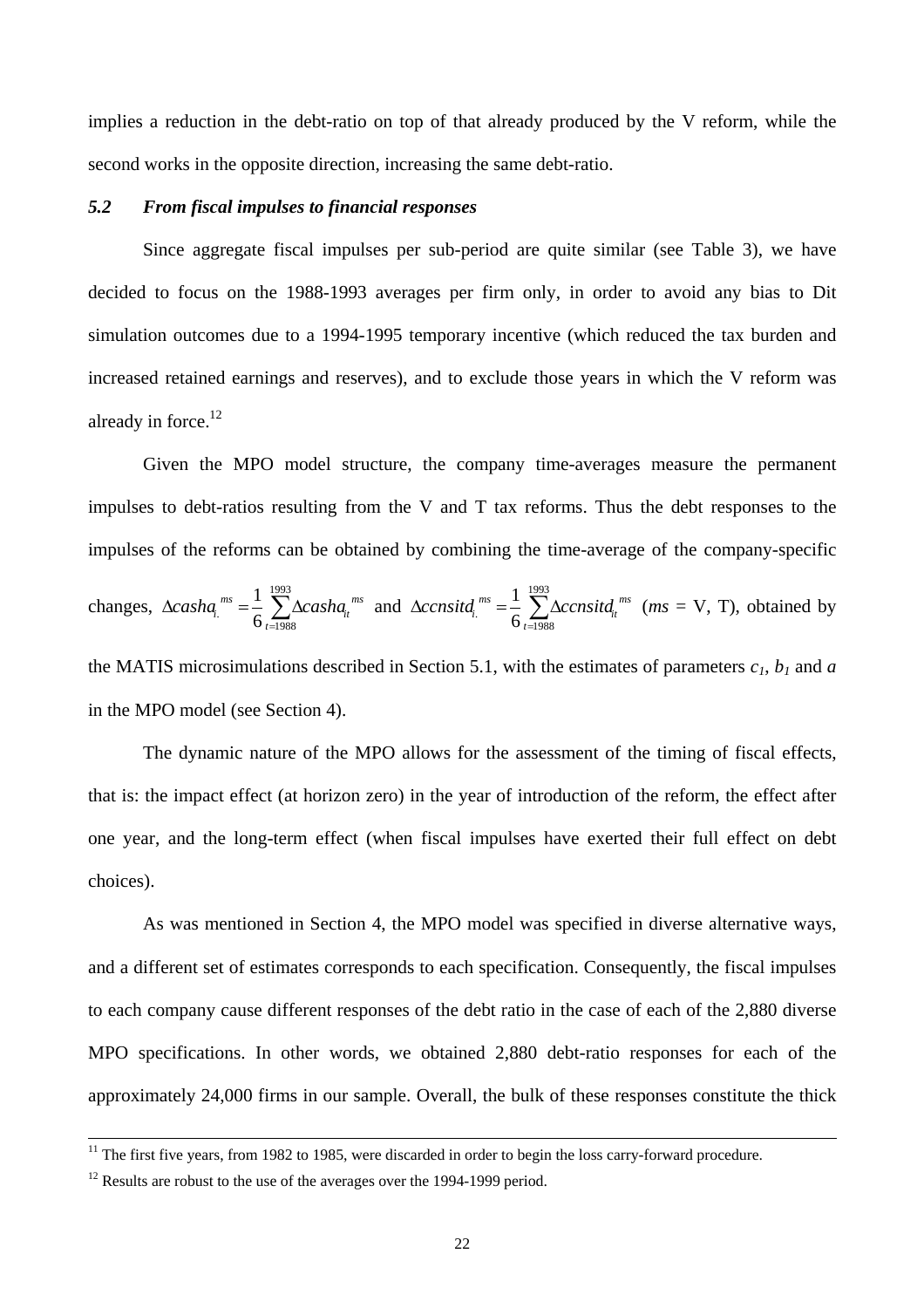representation (see Granger-Jeon, 2001) of the fiscal impulses received from the V and T reforms. The advantage of a thick representation over a thin one (where the effects of the reforms on financial choices are measured using just one model, the "best" one) is that thick responses supply a range of potential outcomes to the policymaker intent on quantifying the uncertainty of the empirical specification of financial behaviour.

We are now going to concentrate on two measures of the financial effect of the alternative V and T policies: the percentage of firms reducing their leverage (Table 4), and the quantitative changes in debt-ratios (Table 5).

# *Table 4 here*

Compared to the benchmark, the V reform induces more than 70% of firms in our sample to reduce the debt-ratio in the short term; this effect is monotonically reinforced in the long term (more than 88%), when the relative cost of the capital transmission channel leads to the full utilisation of its effects. The effect of shifting from the V to the T reform induces firms to further reduce their debt-ratios, and the percentage of companies doing so is similar in period 0. However, the reaction declines over time. The reason of this can be traced to the different effects of the two reforms on the two transmission channels analysed in this study: cash flow and the cost of capital. At horizon 0, when only the former operates, V against B effects, and T against V effects, give similar results: as mentioned in Section 5.1, the two reforms consecutively reduce the tax burden, albeit by different amounts. In the long term, however, the T reform gradually loses its initial debt-shrinking impetus, because the relative price effect comes into play and works against the stimulation of a debt decrease. The final two columns of Table 4 disaggregate the percentage of firms reducing debt under the T reform, depending on their behaviour under the V reform. Results show that the T reform maintains companies' tendency towards reducing their leverage previously engendered by the V reform, instead of inducing a genuine modification in their financial behaviour.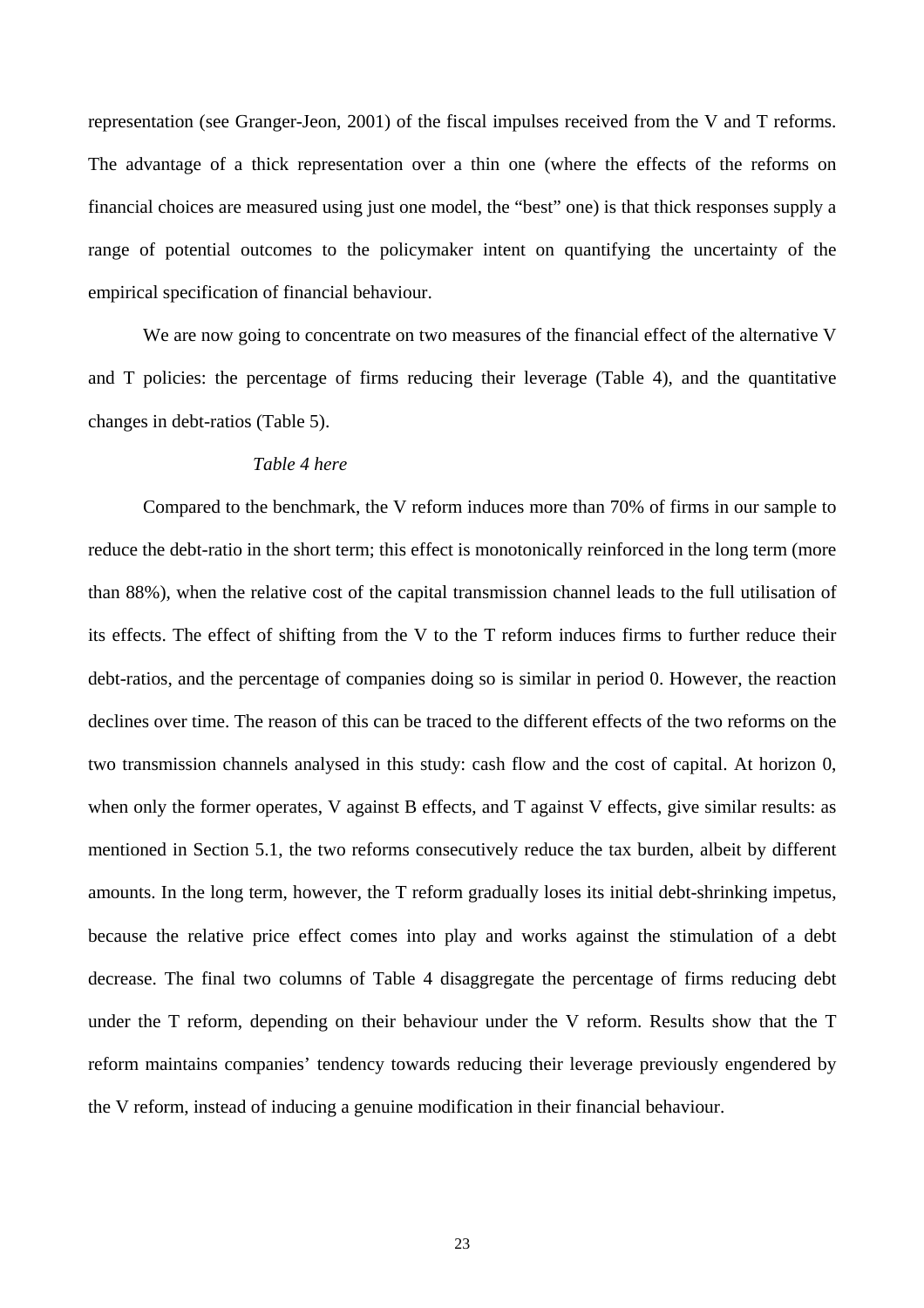Table 5 illustrates the quantitative relevance of the V and T reforms in terms of debt-ratio variations. In order to resolve the question of the most relevant tax transmission channel, the total effect of the reforms has also been disentangled in order to consider the effects of cash flow and of the relative cost of capital separately.

#### *Table 5 here*

With respect to the benchmark, both the V and T reforms entail reductions in company debtratios: the reduction is of a limited entity at first, but increases in time. The difference between the T and V effects enables us to quantity the degree to which the last reform (T) further reduced debtratios compared with the previous one (V). At first, despite the fact that the T reform induces 68.9% of firms to further reduce their leverage (see Table 4), the average change of debt ratio is a mere – 0.02%. In the long run, the sign is even reversed: the average change of the debt-ratio is positive (0.06%). As is clear from looking at the effects of cash flow and of the cost of capital separately, the T reform further reduces the debt ratio compared with the V reform, in so far as it increases cash flow, but it can also be seen to increases the same debt ratio since it widens the gap in favour of debt by reducing its relative cost. This latter effect gradually overcomes the former as time goes by.

Figure 2 offers a picture of the long-term changes in the debt-ratio of all of the abovementioned 20,000 sample firms - with parameter estimates averaged over the 2,880 outcomes induced by the shift from the T to the V reform. The figure summarises two interesting findings in Tables 4 and 5: the debt-ratio changes fall within the -0.5 / 0.5% interval, but the increases in debt ratios brought about by the T reform prevail over the reductions, and this phenomenon affects the majority of companies (about 64%).

#### *Figure 2 here*

# **6. Concluding remarks**

The analysis undertaken in this paper shows that both PO and TO tax variables, i.e. cash flow and the relative cost of capital, provide valid explanations of company borrowing within the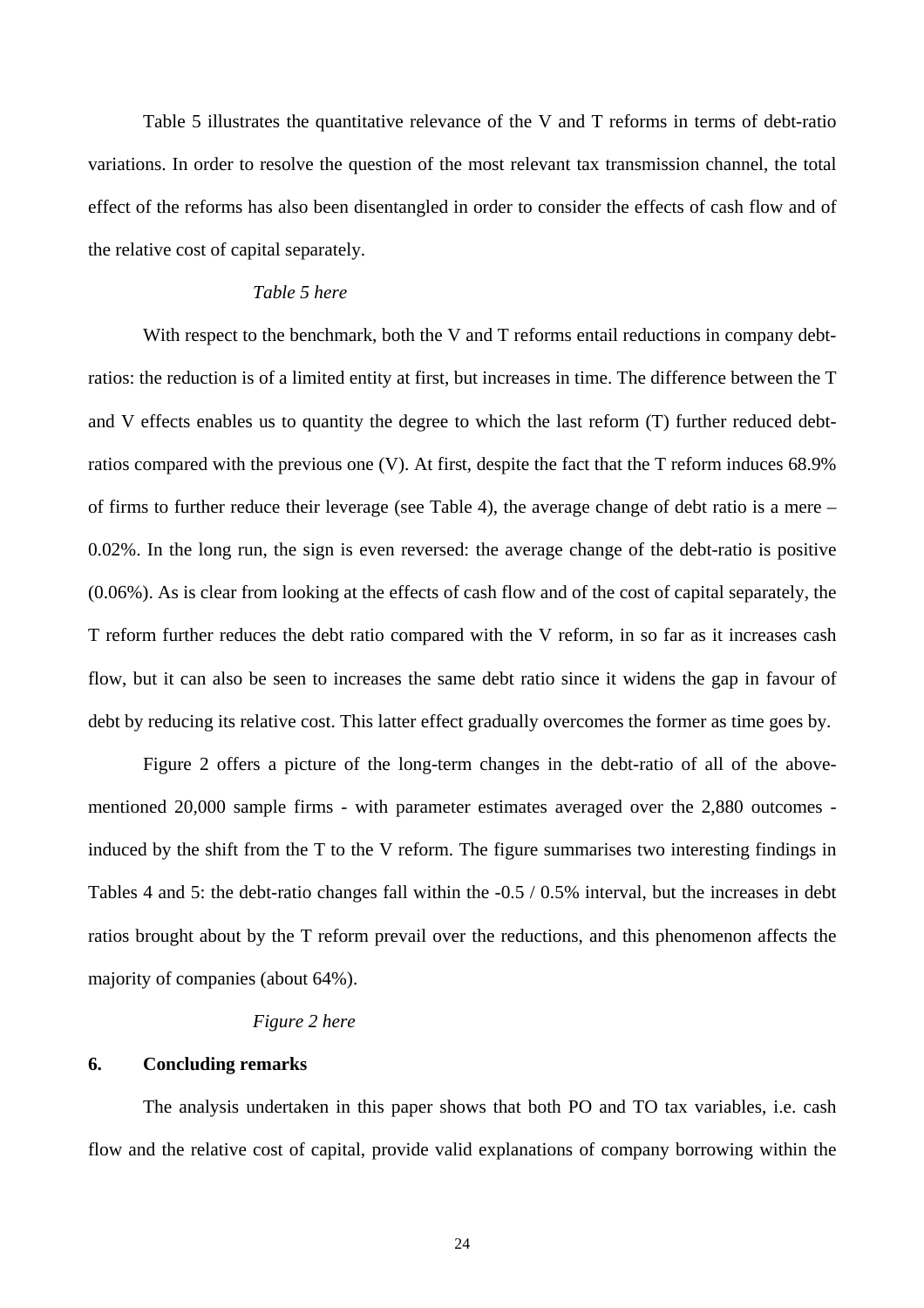Italian context. This finding does not change even when we allow for model specification indeterminacy by means of a "reasonable EBA" analysis.

The tax reform undertaken in 1997-98 had both cash flow and relative price effects, each contributing towards reducing the debt ratio. In our sample, the average effect can be quantified as a 0.48 % reduction in the debt/asset ratio, almost equally shared between the increase in cash flow (0.27%) and the relative cost of capital (0.21%).

The former effect was brought about by the abolition of certain taxes and contributions which were not fully compensated for, in terms of revenue, by the introduction of a new regional tax (Irap). This substitution also had the effect of increasing the cost of debt compared to equity finance: two of the abolished taxes (the local profit tax and the net wealth tax) discriminated against equity finance to a significant degree, whereas the new regional tax is neutral with respect to financing choices, in as far as interest payments are not deductible from the tax base. In addition, a new allowance on new equity finance was introduced (DIT). Our results also show that debtreducing behaviour was widespread, involving on average almost 90% of the companies in our sample.

The new, and only partially implemented, tax reform announced by the government in 2001 goes in the opposite direction, widening the relative tax benefit of debt finance. Discrimination remains much lower than it was in the mid-1990s, because the statutory rate is much lower (33% compared to 53.2%). Compared to the 1996 tax legislation, the relative cost of debt capital is now about 15% higher. However, as a consequence of the abolition of DIT, this relative cost is significantly lower than it was after the 1997-98 tax reform (about 13 percentage points). In terms of cash flow, the effect of the new reform is still very uncertain. The abolition of DIT should be substantially matched by the announced reduction in the legal corporate tax rate. Hence any reduction in the total tax burden would only depend on a reduction in the Irap tax base. The assumption made in this study - that of a deduction of 20% of labour costs - explains the increase of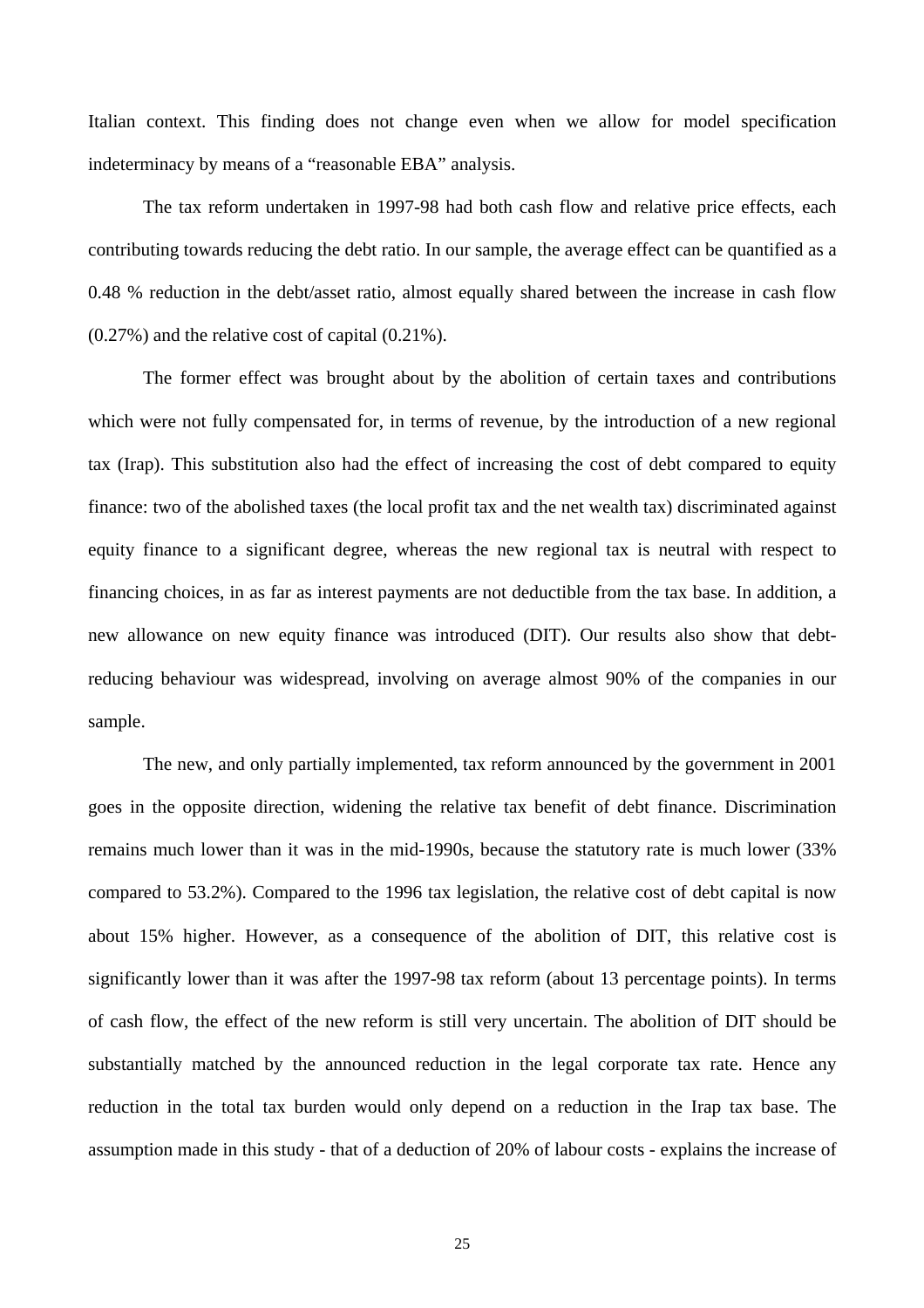approximately 0.06% in cash flow between one reform and the other. However, this assumption is highly questionable. Due to the tight budget constraint, it would be very difficult for the government to gradually abolish Irap without implementing compensatory measures capable of maintaining the overall tax burden on companies. Despite our generous assumption of a 20% reduction in the Irap tax base, on average the price and cash flow effects induce a slight increase in the debt-asset ratio of about 0.06% compared with the 1997-98 reform. In the absence of this assumption (i.e. in a situation characterised by equal cash flow), the increase in the debt-asset ratio would be much higher: approximately 0.38%.

Generally speaking, those tax reforms that reduce the overall tax burden may be considered as effective in lowering corporate leverage as those reforms that reduce the relative tax advantage of debt versus equity. Both are important explanations of debt choices within the Italian context, where both PO and TO behaviour is widespread. However, the former effect is relatively much more costly in terms of loss of revenue for the State.

The results of this paper could be further developed by more extensive study. This could focus on an evaluation of the debt responses of tax changes in sub-samples of firms whose parameters are pooled according to PO and TO homogeneous behaviour. This could assess the robustness of our results compared with alternative methods of pooling potentially heterogeneous company behaviour. Moreover, an update of the entire database, together with the precise definition of the design and timing of the new reform, could in the future provide for a better understanding of its effects, and shed more light on the pros and cons of the two tax designs with regard to financing decisions.

#### **Acknowledgements**

We are grateful to Vieri Ceriani and Jacques Mairesse for their comments on the first draft of this paper. The authors would also like to thank Capitalia Research Department for kindly providing the microdata, and all the members of the Capitalia Scientific Board of the "Osservatorio per le piccole e medie imprese" for their helpful suggestions made during a presentation of this research study. The usual caveats apply. Financial support from MIUR is gratefully acknowledged.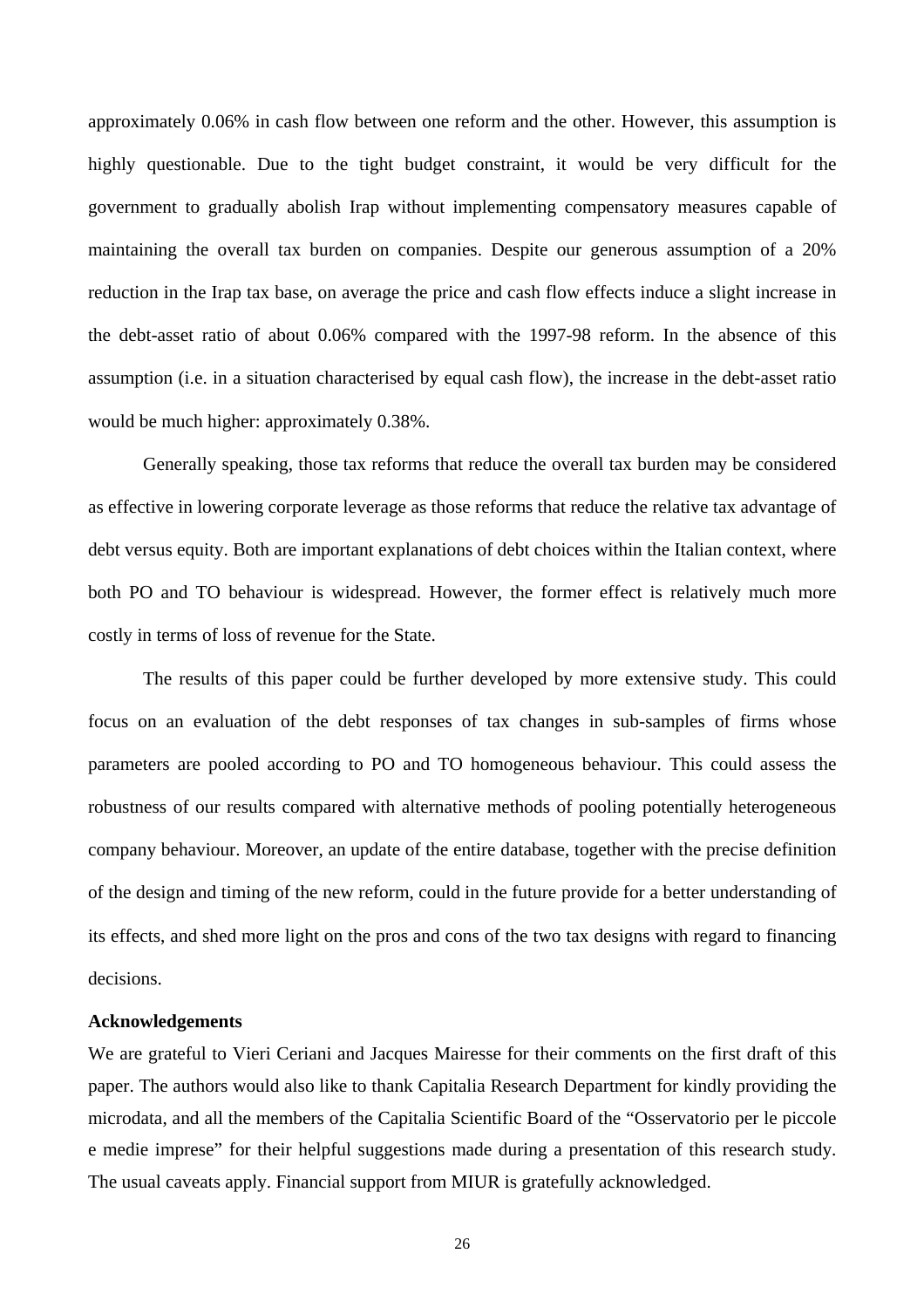#### **References**

- Alworth J. and G. Arachi (2001), "The effect of taxes on corporate financing decisions: evidence from a panel of Italian firms", *International Tax and Public Finance*, Vol. 8, pp. 353-376
- Anderson T. W. and C. Hsiao (1981), "Estimation of dynamic models with error components", *Journal of the American Statistical Association*, Vol. 76, pp. 598-606
- Arellano M. (1989), "A note on the Anderson-Hsiao estimator for panel data", *Economics Letters*, Vol. 31, pp. 337-341
- Bonato L., R. Faini and M. Ratti (1993), "Empirical determinants of corporate debt decisions: some evidence for Italy", in V. Conti and R. Hamaui (eds.), *Financial Markets Liberalisation and the Role of Banks*, Cambridge University Press
- Bontempi M. E. (2002), "The dynamic specification of the modified pecking order theory: its relevance to Italy", *Empirical Economics*, Vol. 27, pp. 1-22
- Bordignon M. S. Giannini and P. Panteghini (2001), "Reforming business taxation: lessons from Italy?", *International Tax and Public Finance*, Vol. 8(2), pp. 191-210
- Fama E. F. and K. R. French (2000), "Testing tradeoff and pecking order predictions about dividends and debt", *Working Paper*, No. 506, University of Chicago, December
- Gordon R. H., J. K. MacKie-Mason (1990), "Effects of the Tax Reform Act of 1986 on corporate financial policy and organizational form", in J. Slemrod (ed.), *Do taxes matter? The impact of the Tax Reform Act of 1986*, MIT Press, pp. 91-131
- Graham J. R. (1996a), "Debt and the marginal tax rate", *Journal of Financial Economics*, Vol. 41, pp. 41-73
- Graham J. R. (1996b), "Proxies for the corporate marginal tax rate", *Journal of Financial Economics*, Vol. 42, pp. 187-221
- Graham J. R. (2003), "Taxes and corporate finance: a review", *Review of Financial Studies*, forthcoming
- Granger C. W. J. and Y. Jeon (2004), "Thick modeling", Economic Modelling, Vol. 21, pp. 323-343
- Harris M. and A. Raviv (1991), "The theory of capital structure", *Journal of Finance*, Vol. 46, pp. 297-355
- Leamer E. E. (1985), "Sensitivity analyses would help", *American Economic Review*, Vol. 82, September, pp. 308-313
- MacKie-Mason J. K. (1990), "Do taxes affect corporate financial decisions", *Journal of Finance*, Vol. 45, pp. 1471-1493
- Myers, S. C. (1984), "The capital structure puzzle", *Journal of Finance*, Vol. 39, pp. 575-592
- Pesaran M. H. and R. J. Smith (1994), "A generalized  $R^2$  criterion for regression models estimated by the instrumental variables method", *Econometrica*, Vol. 62, May, pp. 705-710
- Plesko G. A. (1999), "An evaluation of alternative measures of corporate tax rates", *Working Paper*, MIT, Boston, MA, July, published in the *Journal of Accounting and Economics* (2003), Vol. 35, pp. 201-226
- Sala-I-Martin X. X. (1997), "I just ran two million regressions", *American Economic Review*, Vol. 87, AEA Papers and Proceedings, pp. 178-183
- Staderini A. (2001), "Tax reforms to influence corporate financial policy: the case of the Italian business tax reform of 1997-98", Bank of Italy, *Temi di Discussione*, No. 423
- Theil H. (1971), *Principles of Econometrics*, John Wiley, New York
- Titman S. and R. Wessels (1988), "The determinants of capital structure choice", *Journal of Finance*, Vol. 43, pp. 1-19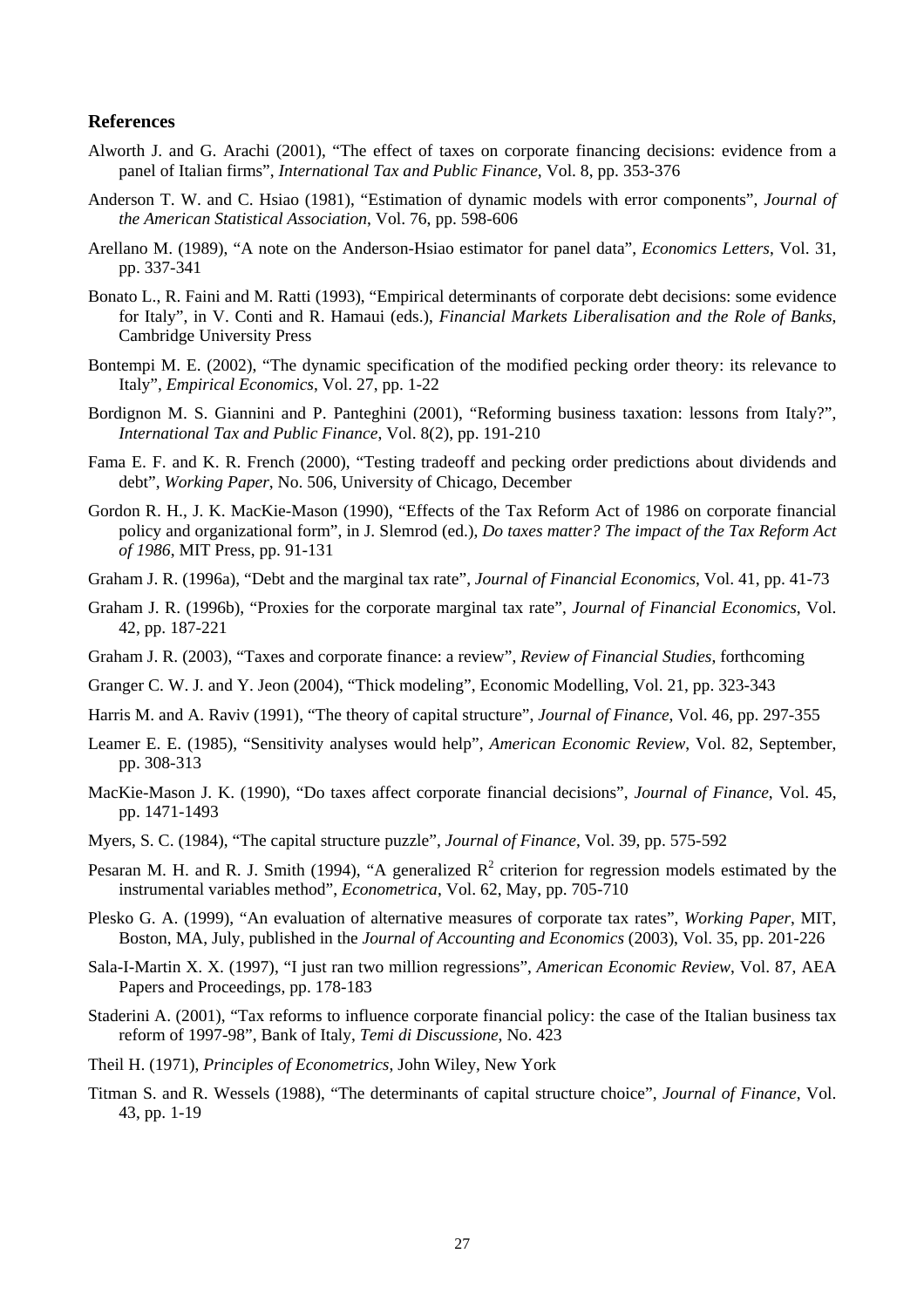# **Appendix: Alternative explanatory variables of the MPO model**

Key of the variables in Table 1 (with the exception of the relative cost of capital, all the variables are scaled by net assets)

| Label    | Measures                                                                                                                                                                                                                                                                             | first            | median           | mean  | last decile | standard  | pseudo stan. |
|----------|--------------------------------------------------------------------------------------------------------------------------------------------------------------------------------------------------------------------------------------------------------------------------------------|------------------|------------------|-------|-------------|-----------|--------------|
|          |                                                                                                                                                                                                                                                                                      | decile           |                  |       |             | deviation | deviation    |
| Δd       | First difference in the book value of long- and -.0966<br>short-term debt versus banks and quasi-bank<br>intermediaries (such as factoring and leasing).                                                                                                                             |                  | .0007            | .0061 | .1150       | .0944     | .0717        |
| casha    | Operative earnings before depreciation, non-<br>operative and extraordinary items, and other non-<br>cash expenses, net of total interest expenses,                                                                                                                                  | .0087            | .0651            | .0719 | .1551       | .0735     | .0527        |
| iinva    | taxes, and dividends paid.<br>Investment in advertising, R&D and other<br>intangibles, not tax-deductible in the accounting                                                                                                                                                          | $\mathbf{0}$     | .0007            | .0067 | .0177       | .0193     | .0038        |
| iinval   | year.<br>iinva plus auxiliary expenses necessary to<br>investment operations.                                                                                                                                                                                                        | $\boldsymbol{0}$ | .0007            | .0070 | .0188       | .0199     | .004         |
| iinvna   | Net investment in intangibles (investment minus -.0006<br>disinvestment).                                                                                                                                                                                                            |                  | .0004            | .0048 | .0157       | .0211     | .0032        |
| iinvna1  | iinvna plus auxiliary expenses necessary to -.0006<br>investment operations.                                                                                                                                                                                                         |                  | .0005            | .0051 | .0168       | .0216     | .0034        |
| iinvna2  | First difference in the net stock of R&D, -.0008<br>advertising, and other intangible assets.                                                                                                                                                                                        |                  | $\boldsymbol{0}$ | .0004 | .0010       | .0142     | $\mathbf{0}$ |
| inva     | Investment in plant, equipment, buildings and<br>land.                                                                                                                                                                                                                               | .0043            | .0344            | .0567 | .1330       | .0711     | .0442        |
| invna    | Net investment in tangibles (investment minus<br>disinvestment).                                                                                                                                                                                                                     | .0017            | .0309            | .0497 | .1265       | .0766     | .0429        |
| vnwc     | First difference in net working capital, computed -.1130<br>as total current assets (inventories, short-term<br>trade and financial credit, cash and other<br>marketable securities) minus short-term trade and                                                                      |                  | .0338            | .0299 | .1782       | .1570     | .0999        |
| vnwc1    | non-financial debt.<br>First difference in net working capital, computed -.1156<br>as total current assets minus total current<br>liabilities (excluded short-term bank debt but<br>included short-term bonds, shareholder loans and<br>loans from subsidiary, affiliated and parent |                  | .0332            | .0289 | .1778       | .1573     | .1005        |
| consite  | companies).<br>Ratio between cost of debt and equity funds.<br>Corporate tax rates are the MATIS-simulated tax<br>rates; the weights for the two types of equity<br>financing are the percentages of new share issues<br>and retained earnings in total equity financing.            | $\mathbf{0}$     | .4410            | .4855 | .796        | .2740     | .0769        |
| ndts     | allowances<br>on<br>and<br>Depreciation<br>tangible<br>intangible<br>including<br>accelerated<br>assets,<br>depreciation.                                                                                                                                                            | .0126            | .0372            | .0452 | .0876       | .0332     | .0279        |
| ndtsr    | ndts plus advertising and R&D expenses tax-<br>deductible in the accounting year.                                                                                                                                                                                                    | .0139            | .0407            | .0502 | .0969       | .0394     | .0306        |
| ndtsrof  | ndtsr plus interest expenses on pre-existing non-<br>bank debt.                                                                                                                                                                                                                      | .0153            | .0438            | .0532 | .1015       | .0404     | .0319        |
| ndtsrrof | ndtsrof plus net operating loss carry-forwards<br>simulated by MATIS and lagged one period.                                                                                                                                                                                          | .0174            | .0516            | .0734 | .1385       | .0938     | .0415        |
| ndtstw   | Difference between theoretical fiscal charge<br>(computed on the basis of pre-financing taxable<br>income, i.e. earnings before taxes, depreciation<br>and interest on bank debt) and Irpeg<br>charge<br>simulated by MATIS.                                                         | .0069            | .0411            | .0516 | .1059       | .0463     | .0353        |
| ndtstw l | Difference between theoretical fiscal charge<br>(computed on the basis of post-financing taxable<br>before taxes<br>income, <i>i.e.</i><br>earnings<br>and<br>depreciation) and Irpeg charge simulated by                                                                            | .0083            | .0440            | .0543 | .1101       | .0472     | .0366        |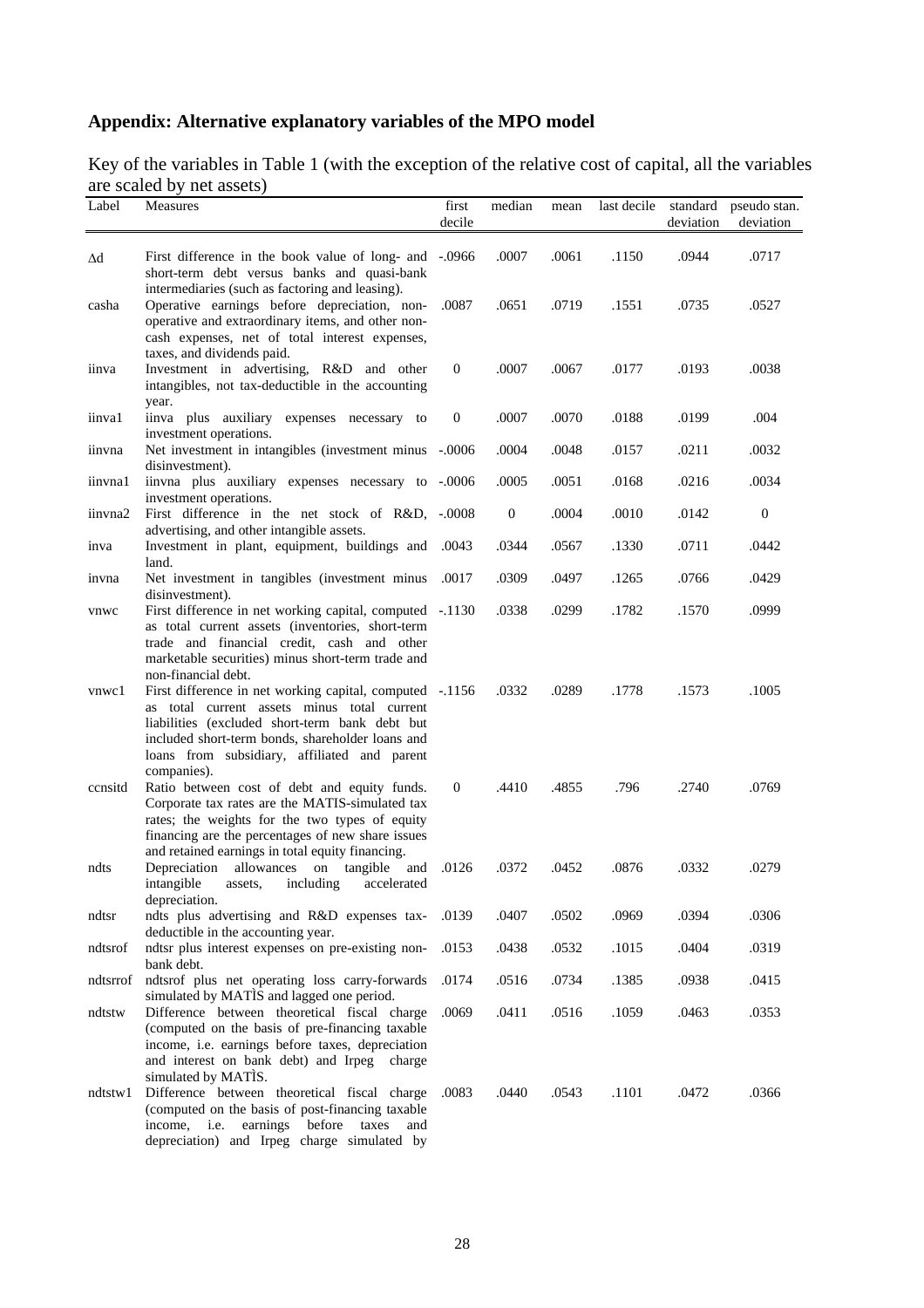|        | MATIS <sup>13</sup>                                  |                |                |          |       |       |          |
|--------|------------------------------------------------------|----------------|----------------|----------|-------|-------|----------|
| matna  | Net stock of all tangible assets, including those    | .0542          | .2098          | .2388    | .4631 | .1612 | .1572    |
|        | leased.                                              |                |                |          |       |       |          |
| terna  | Net stock of buildings and land.                     | $\Omega$       | .0628          | .0862    | .2072 | .0927 | .0876    |
|        | termacna terna plus net stock of plant and equipment | .0195          | .1862          | .2136    | .4371 | .1625 | .1597    |
| garna  | Suretyships, warranties, and real guarantees         | $-.0382$       | $\overline{0}$ | $-.0097$ | .0017 | .2703 | $\Omega$ |
|        | received by controlled and associated companies,     |                |                |          |       |       |          |
|        | by others, and by banks and quasi-bank               |                |                |          |       |       |          |
|        | intermediaries, minus those laid down by the         |                |                |          |       |       |          |
|        | firm.                                                |                |                |          |       |       |          |
| imatna | Net stock of all intangible assets.                  | $\overline{0}$ | .0052          | .0176    | .0465 | .0353 | .013     |
| redna  | Net stock of R&D, patents of invention, licences,    | $\Omega$       | $\Omega$       | .0042    | .0072 | .0194 | .0004    |
|        | concessions, and registered trade-marks.             |                |                |          |       |       |          |
|        | redplana redna plus net stock of plant expenses      | $\Omega$       | .0051          | .0174    | .0458 | .0351 | .0127    |
|        | (technology expenses and soft capital inputs).       |                |                |          |       |       |          |
| nwc    | Net working capital, computed as total current       | .1293          | .3759          | .3661    | .6028 | .2093 | .1825    |
|        | assets minus short-term trade and non-financial      |                |                |          |       |       |          |
|        | debt.                                                |                |                |          |       |       |          |
| nwc1   | Net working capital, computed as total current       | .1204          | .3708          | .3600    | .5988 | .2121 | .1841    |
|        | assets minus total current liabilities (excluding    |                |                |          |       |       |          |
|        | short-term bank debt but including short-term        |                |                |          |       |       |          |
|        | bonds, shareholder loans and loans from              |                |                |          |       |       |          |
|        | subsidiary, affiliated and parent companies).        |                |                |          |       |       |          |

The PO vector of explanatory variables (*fcf*) includes all the components of free cash flow: profitability (casha) with envisaged negative sign on borrowing, together with alternative measures of growth opportunities (iinva, iinva1, iinvna, iinvna1, iinvna2, inva, invna, vnwc, vnwc1) with envisaged positive sign. The variations in net working capital (vnwc and vnwc1) point to the firm's attempts to build up financial slack (cash, liquid assets and marketable securities, unused borrowing power).

The TO vector of explanatory variables (*trade*) includes fiscal factors other than the relative cost of capital (ndts, ndtsr, ndtsrof, ndtsrrof, ndtstw, ndtstw1), failure factors (matna, terna, termacna, garna), agency factors (imatna, redna, redplana) and signalling factors (nwc, nwc1).

Tangible assets (matna, terna, termacna) increase a company's debt capacity, because they are readily marketable and more valuable in a situation of short-notice liquidation. The same thing goes for the guarantees (garna).

The value of intangible assets such as technology, human capital, trade marks and patents (imatna, redna, redplana) is something that managers prefer not to reveal because the secrecy surrounding corporate strategy is of crucial importance to competitive advantage. Thus, intangibles offer considerable opportunities for the discretionary behaviour of managers, which might be mitigated by increased borrowing.

 $\overline{a}$ 

<sup>&</sup>lt;sup>13</sup> In other words, ndtstw and ndtstw1 include tax credits scaled by the MATIS simulated Irpeg tax rate in order to transform them into a deduction from taxable income. Tax credits on dividends are excluded because they may create positive taxable income when the firm has net operation losses, thus allowing for interest deductions.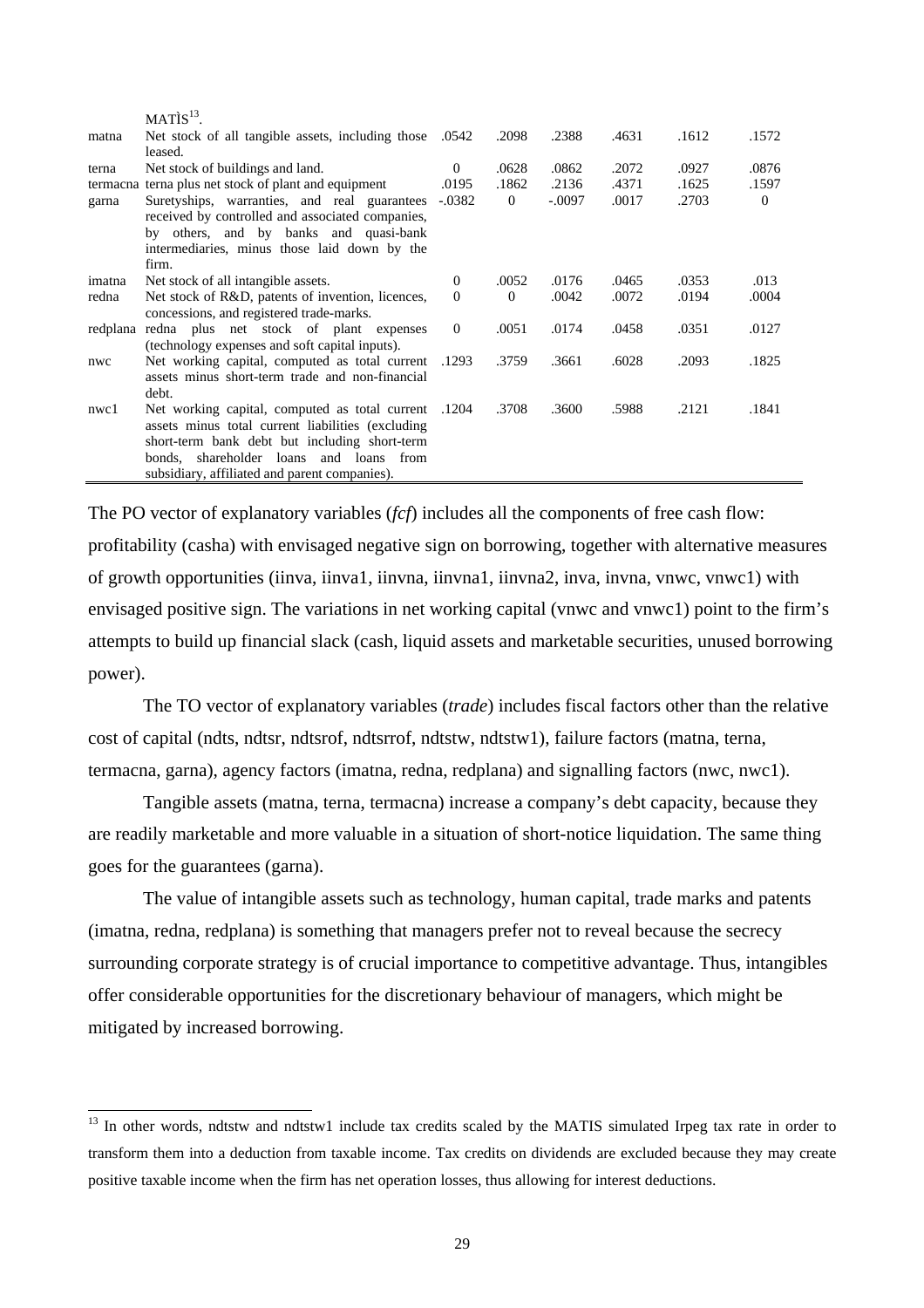Finally, the widespread use of multiple borrowing by Italian companies may lead to serious informational problems for banks and to free-riding problems. Liquid assets (nwc, nwc1) mitigate moral hazard and adverse selection problems in loan contracting. In fact, they proxy for those various financial services (such as letters of credit, deposits, check clearing and cash management services) which can increase the customer-specific information available to intermediaries beyond that information readily available to the public, and which can reduce the problem of asymmetric information resulting from multiple borrowing.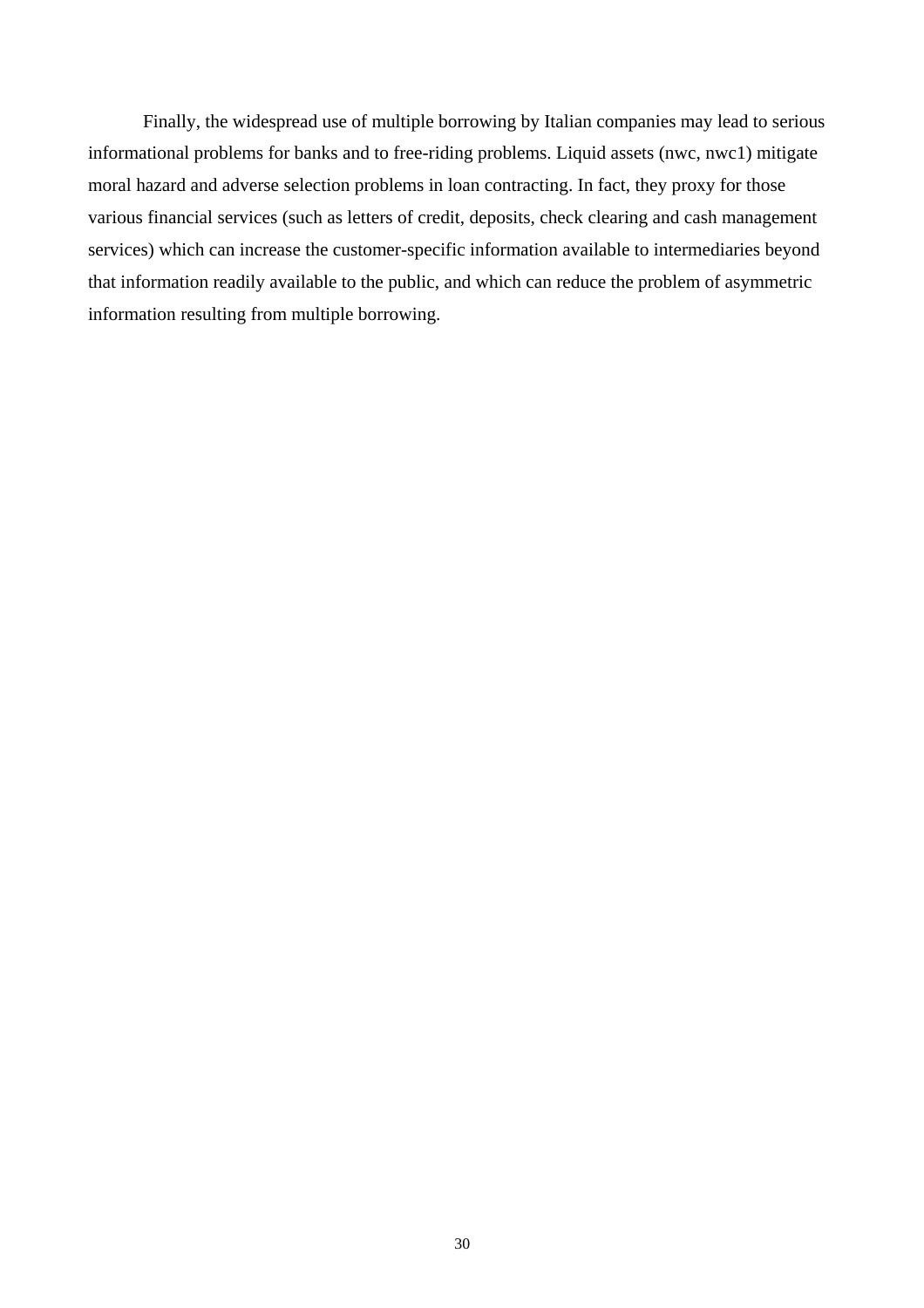|                                                                                                      | The set actains of ex- |                     | aation regressors in a aae and |                      |                             |                    |                   |
|------------------------------------------------------------------------------------------------------|------------------------|---------------------|--------------------------------|----------------------|-----------------------------|--------------------|-------------------|
| Theoretical<br>Alternative measures (explanatory variables) by effect $(^1)$<br>Parameter<br>effects |                        |                     |                                |                      |                             |                    |                   |
| Dynamics                                                                                             | $\boldsymbol{a}$       | $d_{it-1}$          |                                |                      |                             |                    |                   |
| PO (fcf vector):                                                                                     |                        |                     |                                |                      |                             |                    |                   |
| Cash flow<br>Investment<br>needs:                                                                    | c <sub>1</sub>         | $casha_{it}$        |                                |                      |                             |                    |                   |
| - intangibles                                                                                        | c <sub>2</sub>         | iinva <sub>it</sub> | $i$ inva $1_{it}$              | iinvna <sub>it</sub> | $i$ invna $1_{it}$          | $i$ invna $2_{it}$ |                   |
| - tangibles                                                                                          | $C_3$                  | $inva_{it}$         |                                | $in vna_{it}$        |                             |                    |                   |
| Financial                                                                                            |                        |                     |                                |                      |                             |                    |                   |
| slack                                                                                                | $c_4$                  | $vnwc_{it}$         | $vnwc1_{it}$                   |                      |                             |                    |                   |
| TO (trade vector):<br>Fiscal:                                                                        |                        |                     |                                |                      |                             |                    |                   |
| - relative cost<br>of capital                                                                        | b <sub>1</sub>         | $ccnsitdit-1$       |                                |                      |                             |                    |                   |
| - non-debt tax<br>shields                                                                            | b <sub>2</sub>         | $ndts_{it-1}$       | $ndtsr_{it-1}$                 | $ndtsrofit-1$        | $ndtsrrofit-1$ $ndtstwit-1$ |                    | ndtstw $1_{it-1}$ |
| Failure                                                                                              | $b_3$                  | $matna_{it-1}$      | $terna_{it-1}$                 | $termacna_{it-1}$    | $gamma_{it-1}$              |                    |                   |
| Agency                                                                                               | $b_4$                  | $imatnait-1$        | $redna_{it-1}$                 | $redplana_{it-1}$    |                             |                    |                   |
| Signalling                                                                                           | $b_5$                  | $nwc_{t-1}$         | $nwc1_{t-1}$                   |                      |                             |                    |                   |

#### **Tab. 1 - The structure of equation regressors in** *trade* **and** *fcf* **vectors**

 $(1)$  The reasons for the choices we made and a description of each label are to be found in the Appendix.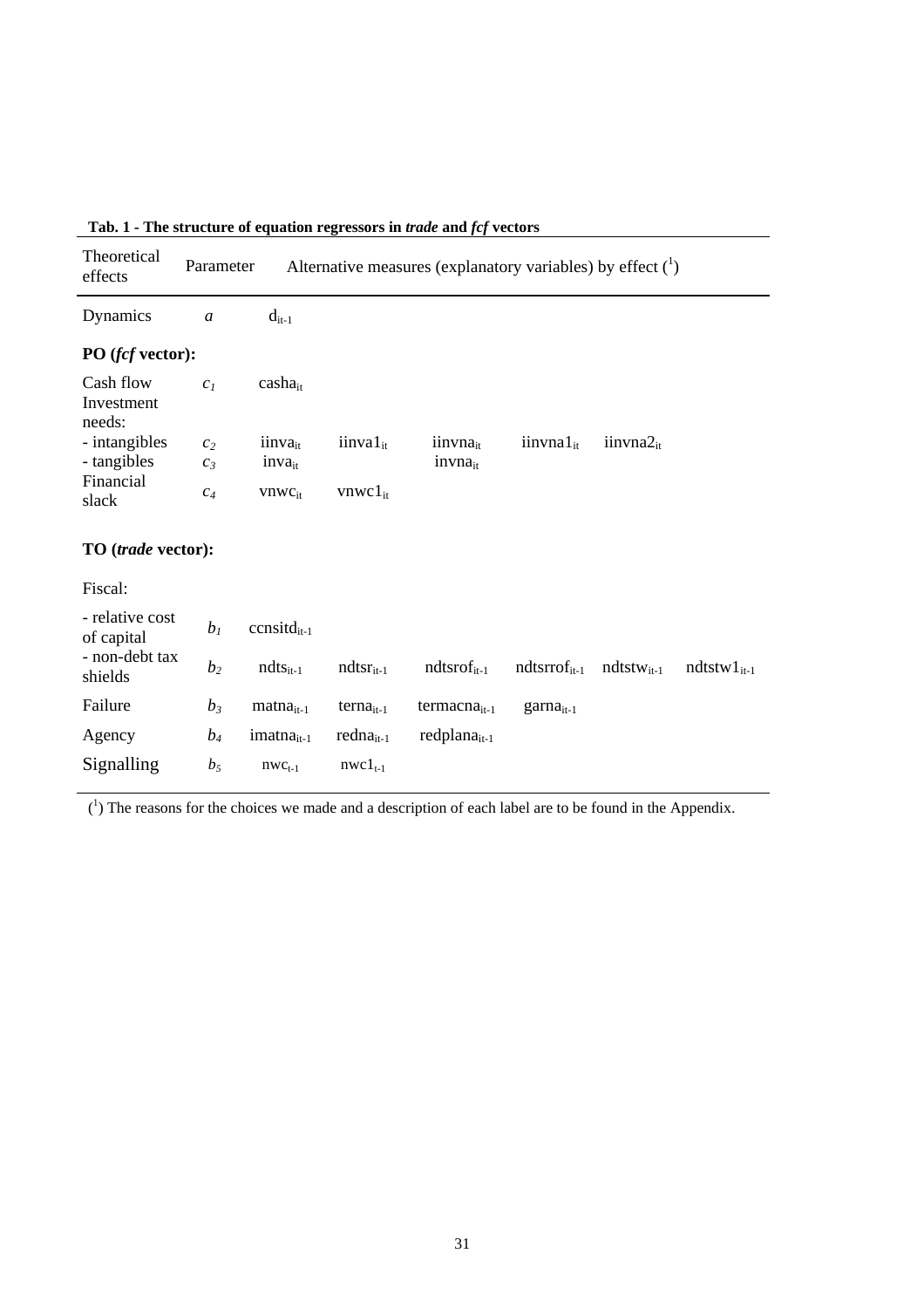**Tab. 2 - A synthesis of the 2,880 estimates**

|                           | $\hat{c}_I$ | $\ddot{b}_1$ | $\boldsymbol{a}$ |
|---------------------------|-------------|--------------|------------------|
| Summary statistics:       |             |              |                  |
| Mean                      | $-0.259$    | $-0.00305$   | $-0.427$         |
| Standard deviation $(^1)$ | 0.026       | 0.00040      | 0.008            |
| Minimum                   | $-0.367$    | $-0.00429$   | $-0.447$         |
| $1st$ quartile            | $-0.267$    | $-0.00326$   | $-0.431$         |
| Median                    | $-0.255$    | $-0.00309$   | $-0.426$         |
| $3rd$ quartile            | $-0.244$    | $-0.00290$   | $-0.422$         |
| Maximum                   | $-0.201$    | $-0.00160$   | $-0.408$         |
| Weighted averages: $(^2)$ |             |              |                  |
| Estimate                  | $-0.260$    | $-0.00305$   | $-0.427$         |
| Standard error $(3)$      | 0.048       | 0.00124      | 0.013            |

 $(1)$  Standard deviation in the 2,880 parameter estimates

 $\overline{R}^2$ ) Weights are based on the generalised  $R^2$  of each regression.

 $\binom{3}{2}$  Weighted average of the 2,880 standard error estimates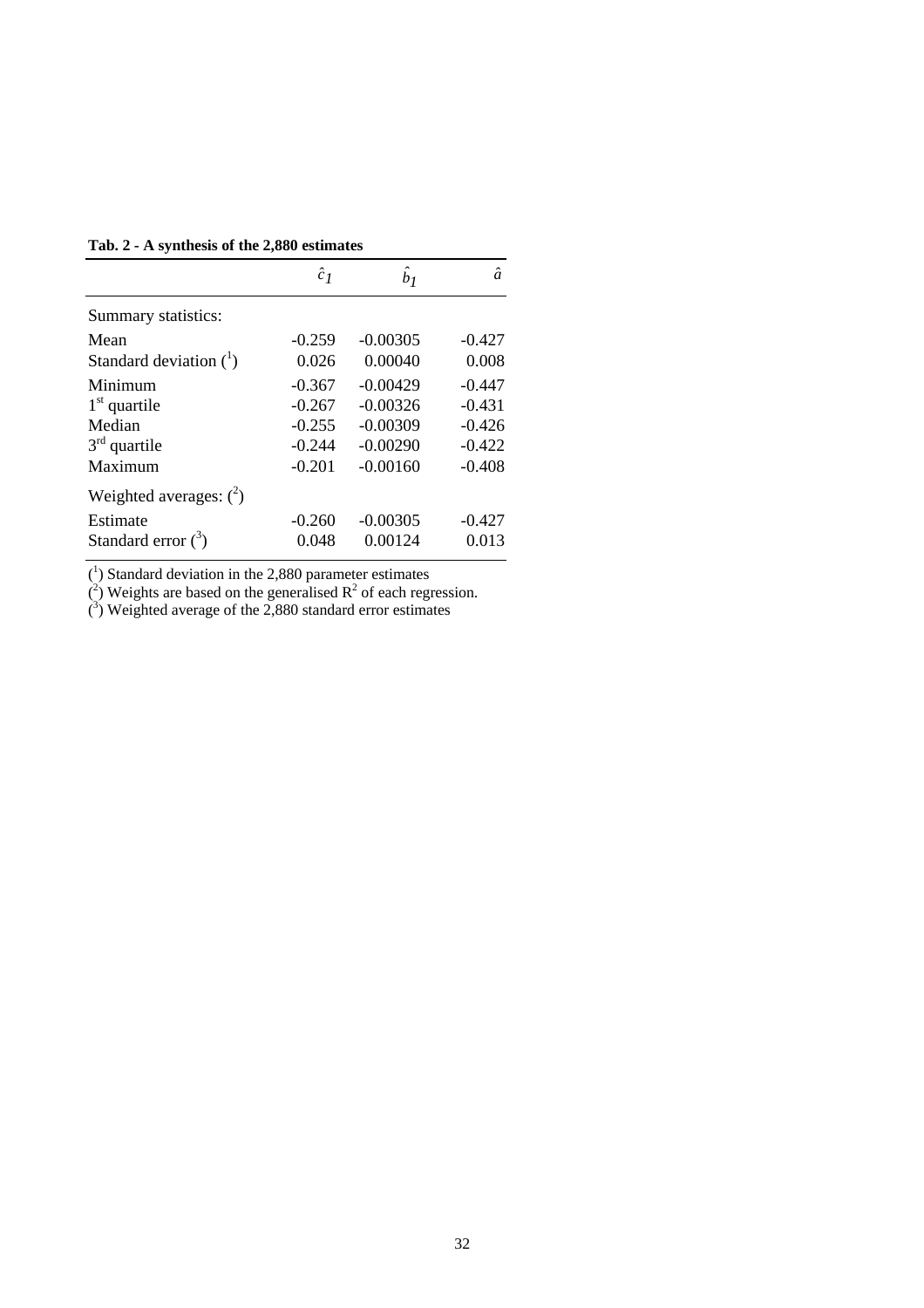|                   | $\Delta casha^{ms} = \frac{1}{N(T_2 - T_1 + 1)} \sum_{i=1}^{N} \sum_{t=T_i}^{S} \Delta casha_{it}^{ms}$ |          | $\Delta {consitd}^{ms} = \frac{1}{N(T_2 - T_1 + 1)} \sum_{i=1}^{\infty} \sum_{t=T_i}^{\infty} \Delta {consitd}_{it}^{ms}$ |          |
|-------------------|---------------------------------------------------------------------------------------------------------|----------|---------------------------------------------------------------------------------------------------------------------------|----------|
| $T_1 - T_2$       | $ms = V$                                                                                                | $ms = T$ | $ms = V$                                                                                                                  | $ms = T$ |
| $1988 - 93$ :     |                                                                                                         |          |                                                                                                                           |          |
| Mean              | 0.0044                                                                                                  | 0.0052   | 0.2901                                                                                                                    | 0.1419   |
| s.d. <sup>a</sup> | (0.0084)                                                                                                | (0.0085) | (1.5908)                                                                                                                  | (0.1023) |
| $1994 - 99:$      |                                                                                                         |          |                                                                                                                           |          |
| Mean              | 0.0046                                                                                                  | 0.0052   | 0.2870                                                                                                                    | 0.1519   |
| s.d. <sup>a</sup> | (0.0088)                                                                                                | (0.0089) | (0.4182)                                                                                                                  | (0.1011) |

**Tab. 3 – Summary of the microsimulated fiscal impulses**

<sup>a</sup> Standard deviations measuring the variability of individuals averaged over the period from  $T_1$  to  $T_2$ .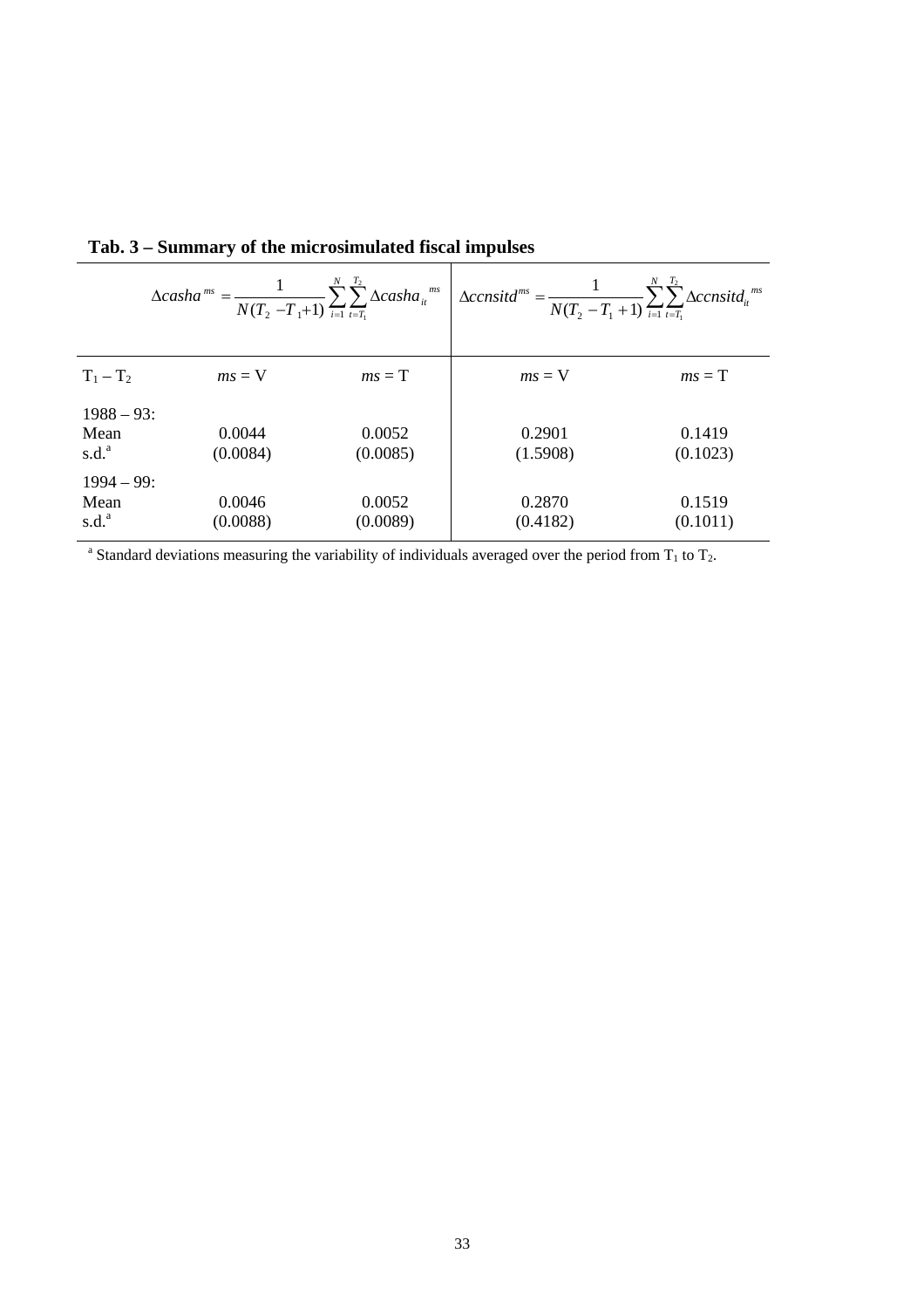| Horizon                                      | V against B         | T against V              |                                                                          |                       |
|----------------------------------------------|---------------------|--------------------------|--------------------------------------------------------------------------|-----------------------|
|                                              |                     |                          | firms not reducing<br>of<br>which: under the V reform under the V reform | firms reducing        |
| $0^a$                                        | 70.1%               | 68.9%                    | 24.8%                                                                    | 44.1%                 |
| $1^{\rm a}$<br>$range^b$                     | 84.2%<br>79.5/86.7% | 44.9%<br>$40.1 / 52.8\%$ | 11.3%<br>$9.3 / 14.9\%$                                                  | 33.6%<br>30.8 / 37.9% |
| Long-term <sup>a</sup><br>range <sup>b</sup> | 88.4%<br>83.5/90.7% | 36.3%<br>31.0 / 46.2%    | 8.0%<br>$6.3 / 11.8\%$                                                   | 28.3%<br>24.7/34.4%   |

**Tab. 4 – The percentage of firms reducing their debt-ratios**

<sup>a</sup> Average percentage calculated from the 2,880 outcomes. <sup>b</sup> The lowest and highest percentages calculated from the 2,880 outcomes. As far as the impact effect is concerned, neither reform provided for an interval since all the short-term parameter estimates of the cash flow effect are negative (see  $c_1$  estimates in Table 2), hence the 2,880 percentages coincide.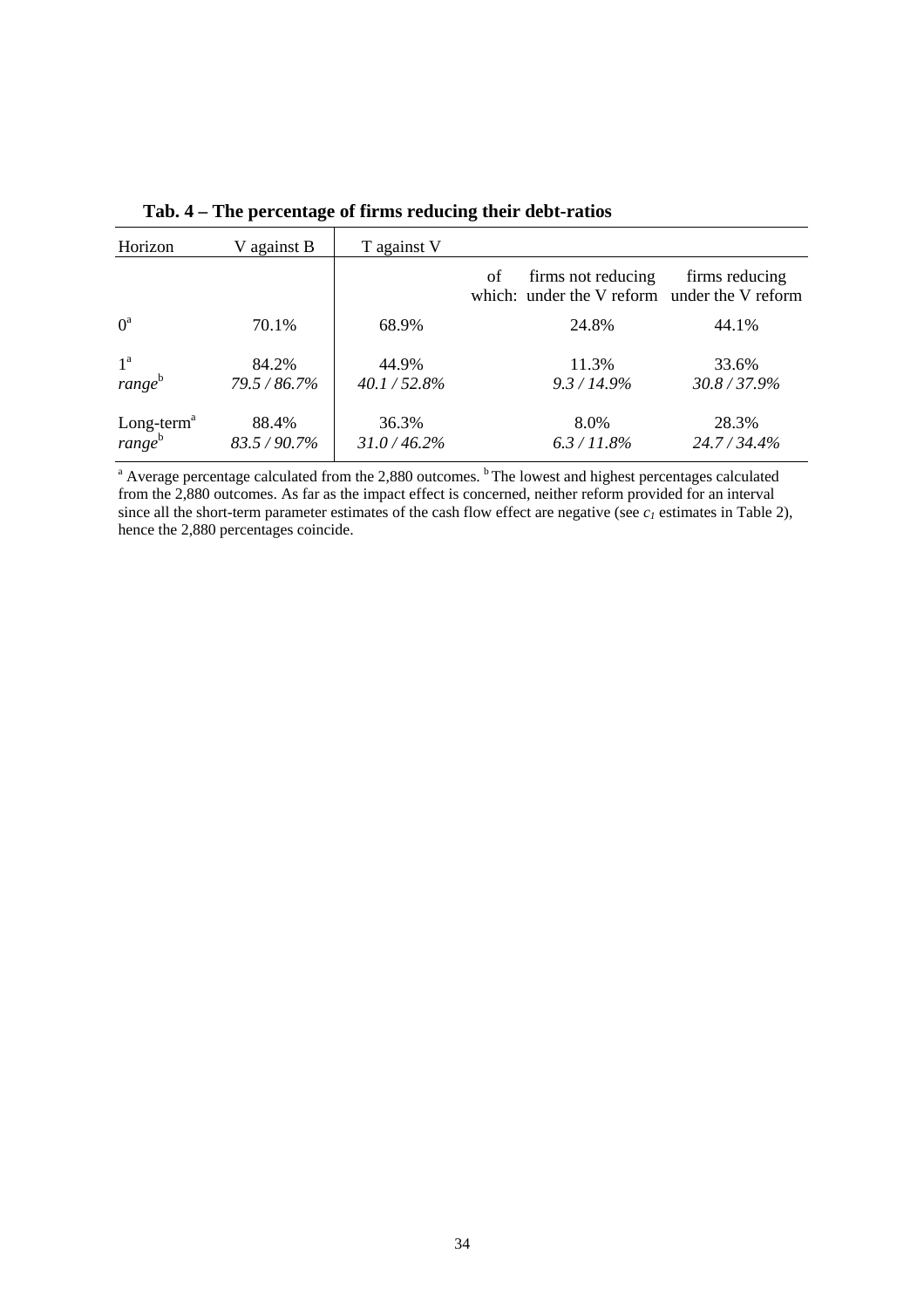|                    |           | Total effect                    |                  | Cash flow effect | Relative cost of capital effect |                 |  |
|--------------------|-----------|---------------------------------|------------------|------------------|---------------------------------|-----------------|--|
| Horizon            | V reform  | T reform                        | V reform         | T reform         | V reform                        | T reform        |  |
| $0^{\mathrm{a}}$   | $-0.11\%$ |                                 | $-0.11\%$        |                  |                                 |                 |  |
|                    |           | $-0.13%$                        |                  | $-0.13%$         |                                 |                 |  |
| range <sup>b</sup> |           | $-0.16/ -0.09\% -0.19/ -0.10\%$ | $-0.16/ -0.09\%$ | $-0.19/ -0.10\%$ |                                 |                 |  |
| $s.d.^c$           | (0.22)    | (0.22)                          | (0.22)           | (0.22)           |                                 |                 |  |
|                    |           |                                 |                  |                  |                                 |                 |  |
| 1 <sup>a</sup>     | $-0.27\%$ | $-0.25%$                        | $-0.18%$         | $-0.21\%$        | $-0.09\%$                       | $-0.04\%$       |  |
| range <sup>b</sup> |           | $-0.37/-0.19\%$ $-0.36/-0.19\%$ | $-0.26/-0.14\%$  | $-0.30/-0.16\%$  | $-0.12/-0.05\%$                 | $-0.06/-0.02\%$ |  |
| $s.d.^c$           | (0.60)    | (0.36)                          | (0.34)           | (0.35)           | (0.48)                          | (0.03)          |  |
| $\cdots$           |           |                                 |                  |                  |                                 |                 |  |
| Long-              | $-0.48\%$ | $-0.42%$                        | $-0.27%$         | $-0.32%$         | $-0.21%$                        | $-0.10%$        |  |
| term <sup>a</sup>  |           |                                 |                  |                  |                                 |                 |  |
| range <sup>b</sup> |           | $-0.68/ -0.32\% -0.60/ -0.30\%$ | $-0.39/-0.21\%$  | $-0.46/ -0.24\%$ | $-0.30/-0.11\%$                 | $-0.15/-0.05\%$ |  |
| $s.d.^c$           | (1.26)    | (0.55)                          | (0.51)           | (0.52)           | (1.14)                          | (0.07)          |  |

**Tab. 5 – Deviations of debt-ratios from the benchmark**

<sup>a</sup> Average debt-ratios changes covering the more than 20,000 firms in our sample, averaged out over the 2,880 outcomes.<sup>b</sup> The lowest and highest average deviations in the 2,880 outcomes.  $\epsilon$  Average of the 2,880 standard deviations, measuring company variability within the 2,880 simulation results.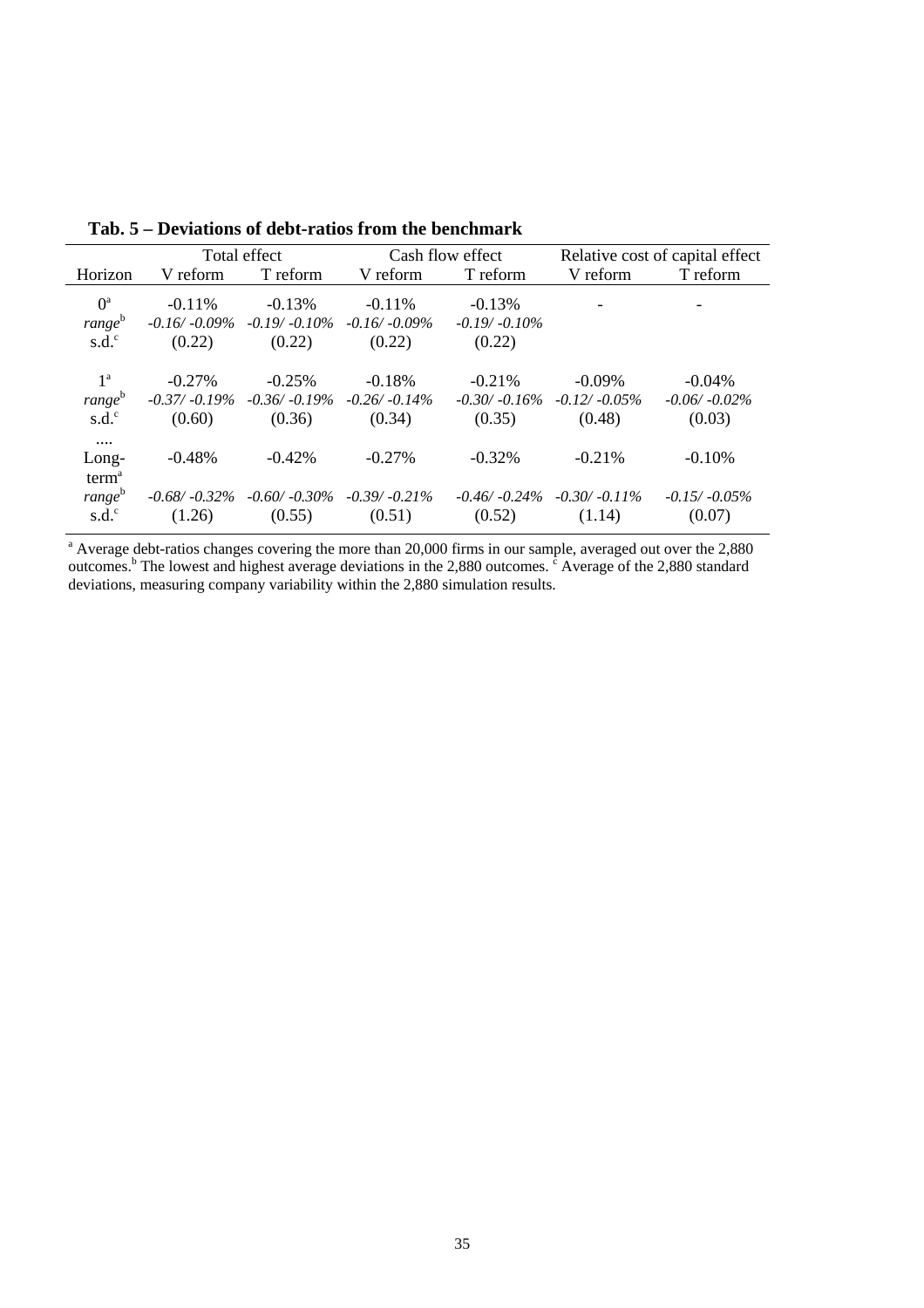

**Fig. 1 - The distribution of the test-statistics of parameters of interest (\* )**

( \* ) The vertical line at 1.645 is the critical value at one-tail 5% significance level: the statistics that fall to the right of the critical values suggest the corresponding estimates are not robust (the line is not plotted if the critical value falls outside the right-hand side of the histogram).